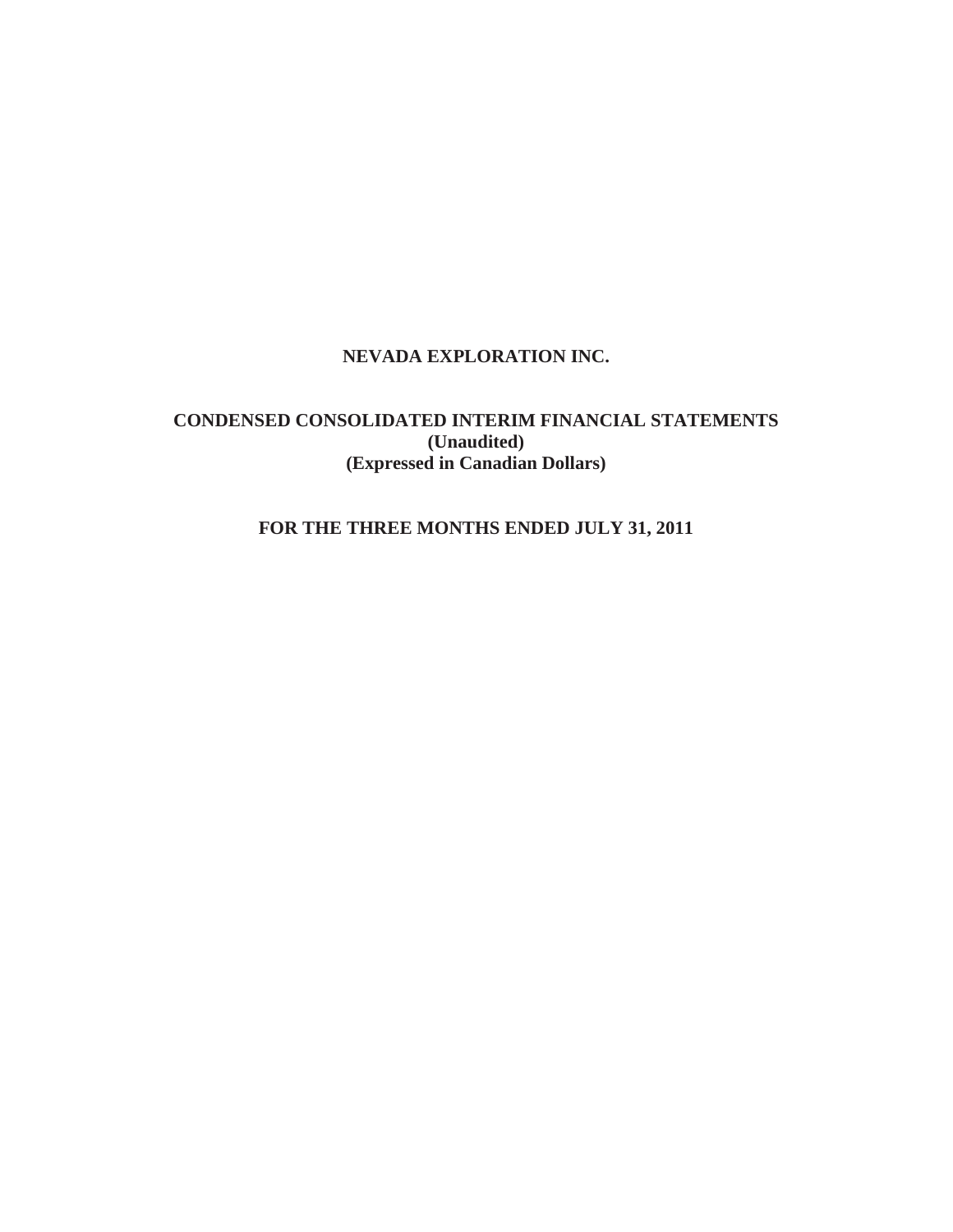# **UNAUDITED CONDENSED CONSOLIDATED INTERIM FINANCIAL STATEMENTS**

In accordance with National Instrument 51-102 released by the Canadian Securities Administrators, the Company discloses that its auditors have not reviewed the unaudited condensed consolidated financial statements for the period ended July 31, 2011.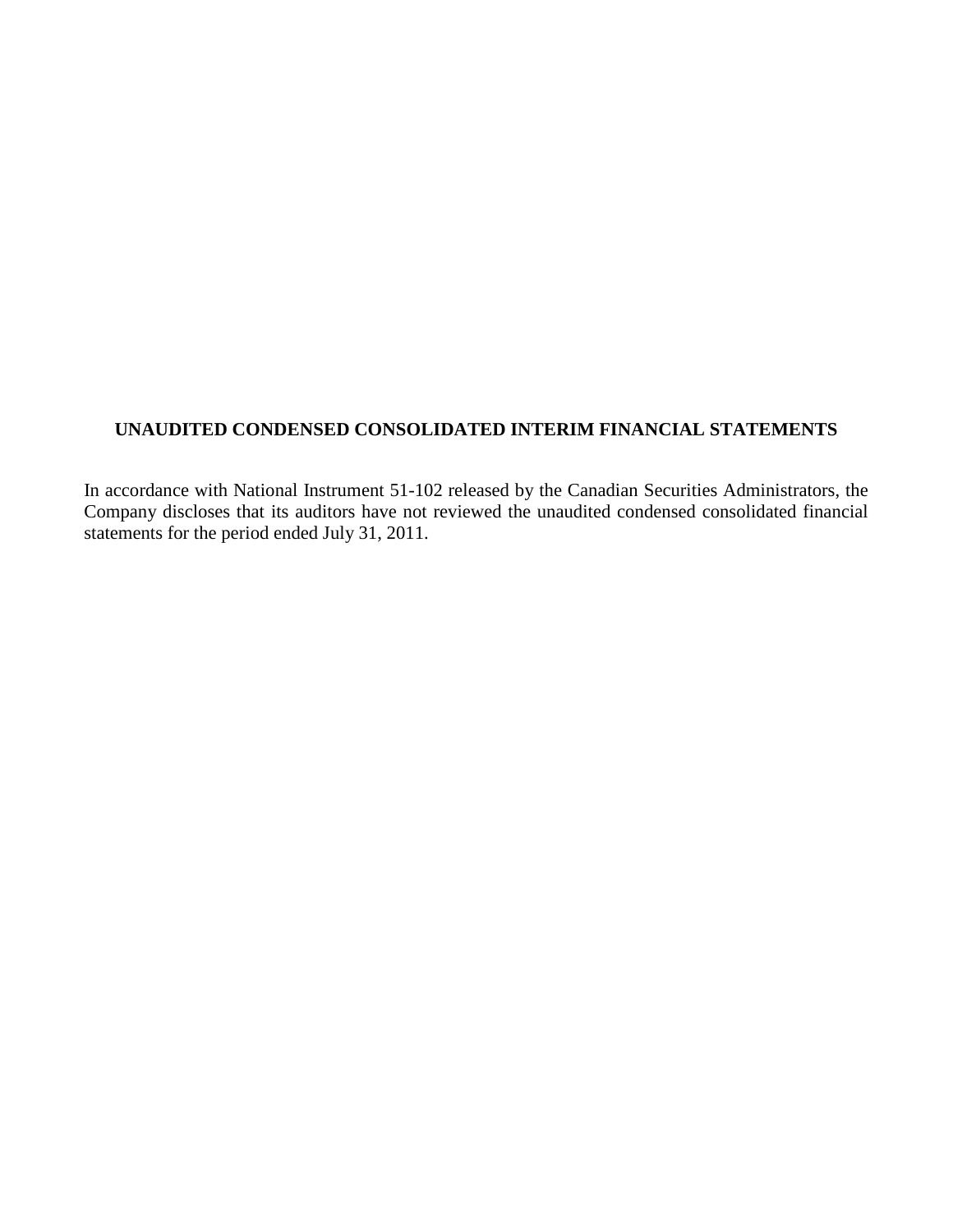# **NEVADA EXPLORATION INC.**  CONDENSED CONSOLIDATED INTERIM STATEMENTS OF FINANCIAL POSITION (UNAUDITED) (Expressed in Canadian Dollars)

AS AT

Ē,

|                                                                                                                                                                                          | July 31,<br>2011                   |          | April 30,<br>2011            | May 1,<br>2010                     |
|------------------------------------------------------------------------------------------------------------------------------------------------------------------------------------------|------------------------------------|----------|------------------------------|------------------------------------|
| <b>ASSETS</b>                                                                                                                                                                            |                                    |          | (Note 17)                    | (Note 17)                          |
| <b>Current assets</b>                                                                                                                                                                    |                                    |          |                              |                                    |
| Cash                                                                                                                                                                                     | \$<br>676,108                      | \$       | 151,145                      | \$<br>55,253                       |
| Accounts receivable (Note 4)                                                                                                                                                             | 45,691                             |          | 2,461                        | 66,027                             |
| Prepaid expenses and other (Note 5)                                                                                                                                                      | 14,789                             |          | 14,648                       | 7,495                              |
| Loans receivable, bearing interest at a rate of 5% (Note 6)                                                                                                                              | 8,443                              |          | 18,361                       | 104,519                            |
| <b>Total current assets</b>                                                                                                                                                              | 745,031                            |          | 186,615                      | 233,294                            |
| <b>Non-current assets</b>                                                                                                                                                                |                                    |          |                              |                                    |
| Equipment (Note 7)                                                                                                                                                                       | 156,145                            |          | 171,331                      | 305,447                            |
| Exploration and evaluation assets (Note 8)                                                                                                                                               | 5,474,320                          |          | 5,487,184                    | 5,746,819                          |
| Deposit and bonds (Note 9)                                                                                                                                                               | 47,679                             |          | 55,743                       | 91,320                             |
| <b>Total non-current assets</b>                                                                                                                                                          | 5,678,144                          |          | 5,714,258                    | 6,143,586                          |
| <b>Total assets</b>                                                                                                                                                                      | \$<br>6,423,175                    | \$       | 5,900,873                    | \$<br>6,376,880                    |
| Accounts payable and accrued liabilities (Note 10)<br>Current portion of long-term debt (Note 11)<br><b>Total current liabilities</b>                                                    | \$<br>244,988<br>21,012<br>266,000 | \$       | 125,444<br>25,063<br>150,507 | \$<br>148,294<br>25,296<br>173,590 |
|                                                                                                                                                                                          |                                    |          |                              |                                    |
| <b>Non-current liabilities</b>                                                                                                                                                           |                                    |          |                              |                                    |
| Long-term debt (Note 11)                                                                                                                                                                 | 5,060                              |          | 6,882                        | 34,287                             |
| <b>Total liabilities</b>                                                                                                                                                                 | 271,060                            |          | 157,389                      | 207,877                            |
| <b>Shareholders' equity</b>                                                                                                                                                              |                                    |          |                              |                                    |
| Capital stock (Note 12)                                                                                                                                                                  | 11,991,639                         |          | 11,527,226                   | 10,686,870                         |
| Shares subscribed                                                                                                                                                                        | 40,000                             |          |                              |                                    |
| Reserves (Note 12)                                                                                                                                                                       | 4,017,708                          |          | 4.068.814                    | 4.003.094                          |
| Deficit                                                                                                                                                                                  | (9,897,232)                        |          | (9,852,556)                  | (8,520,961)                        |
| Total shareholders' equity                                                                                                                                                               | 6,152,115                          |          | 5,743,484                    | 6,169,003                          |
| Total liabilities and shareholders' equity                                                                                                                                               | \$<br>6,423,175                    | <b>S</b> | 5,900,873                    | \$<br>6,376,880                    |
| Nature and continuance of operations (Note 1)<br><b>Basis of presentation</b> (Note 2)<br><b>Reconciliation of Canadian GAAP to IFRS (Note 17)</b><br><b>Subsequent events (Note 18)</b> |                                    |          |                              |                                    |

# **Approved on behalf of the Board:**

| "Wade Hodges" | Director | Cyrus Driver" | <b>Jirector</b> |
|---------------|----------|---------------|-----------------|
| Wade Hodges   |          | Cvrus Driver  |                 |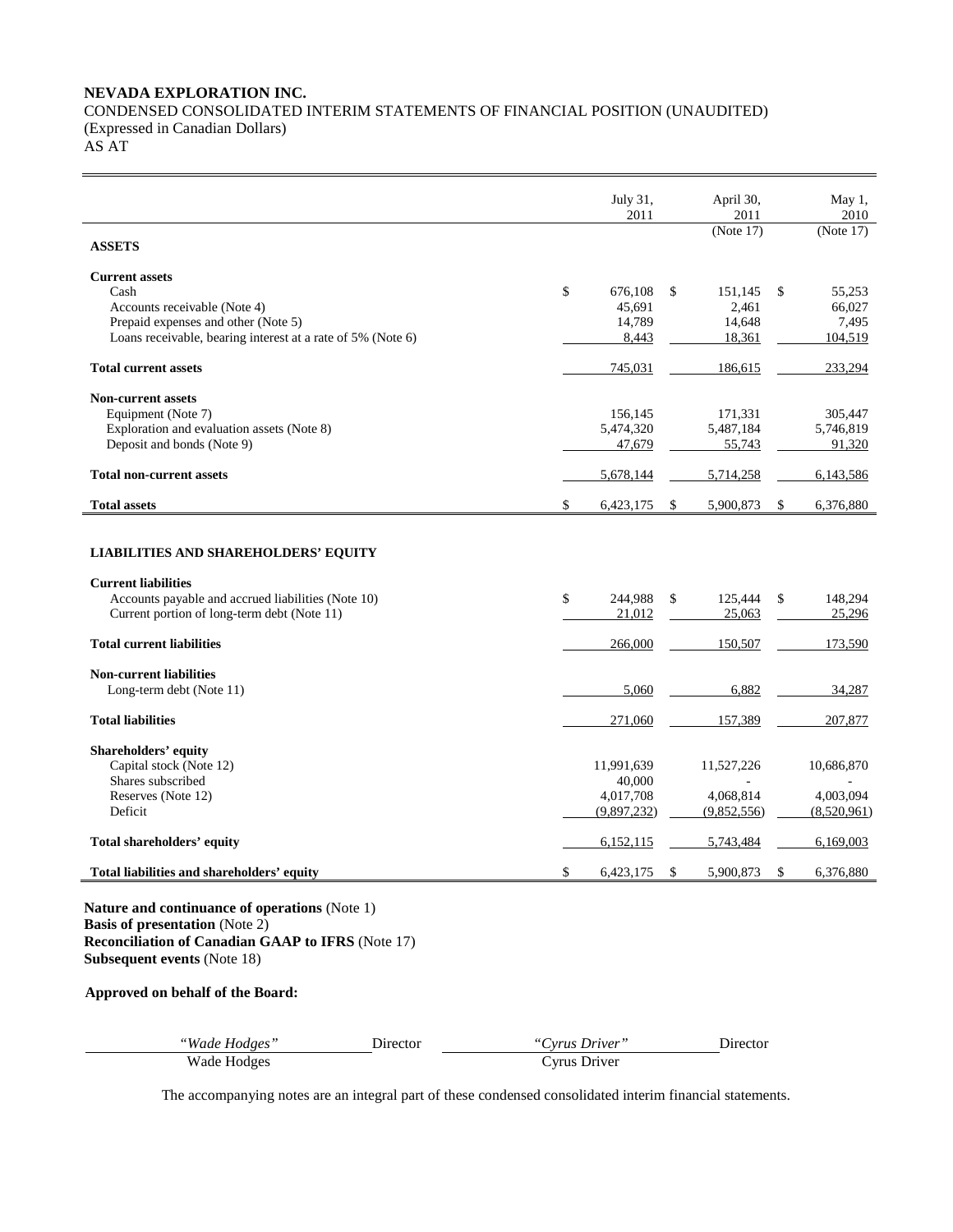## **NEVADA EXPLORATION INC.**

CONDENSED CONSOLIDATED INTERIM STATEMENTS OF COMPREHENSIVE LOSS (UNAUDITED) (Expressed in Canadian Dollars)

|                                                                                   | Three months<br>ended July 31,<br>2010<br>(Note $17$ ) |                   |
|-----------------------------------------------------------------------------------|--------------------------------------------------------|-------------------|
| <b>INCOME</b><br>Consulting                                                       | \$<br>178,710                                          | 43,788<br>\$      |
| Interest                                                                          | 105                                                    | 1,340             |
| <b>Total income</b>                                                               | 178,815                                                | 45,128            |
| <b>EXPENSES</b>                                                                   |                                                        |                   |
| Amortization                                                                      | 17,043                                                 | 25,452            |
| Interest and bank charges                                                         | 788                                                    | 1,314             |
| Office expenses and other<br>Professional fees, consulting and investor relations | 17,612<br>47,629                                       | (1,037)<br>32,161 |
| Rent                                                                              | 26,525                                                 | 18,666            |
| <b>Salaries</b>                                                                   | 108,298                                                | 98,123            |
| Stock-based compensation (Note 12)                                                | 1,821                                                  | 36,318            |
| Travel                                                                            | 3,775                                                  | 348               |
| Loss before other items                                                           | (223, 491)                                             | (211, 345)        |
| <b>OTHER ITEMS</b>                                                                |                                                        |                   |
| Write-off of mineral properties                                                   |                                                        | (178, 934)        |
| Net comprehensive loss for the period                                             | \$<br>(44,676)                                         | \$<br>(345, 151)  |
| Basic and diluted loss per common share                                           | \$<br>(0.00)                                           | \$<br>(0.00)      |
| Weighted average number of common shares                                          |                                                        |                   |
| outstanding                                                                       | 100,633,938                                            | 82,866,777        |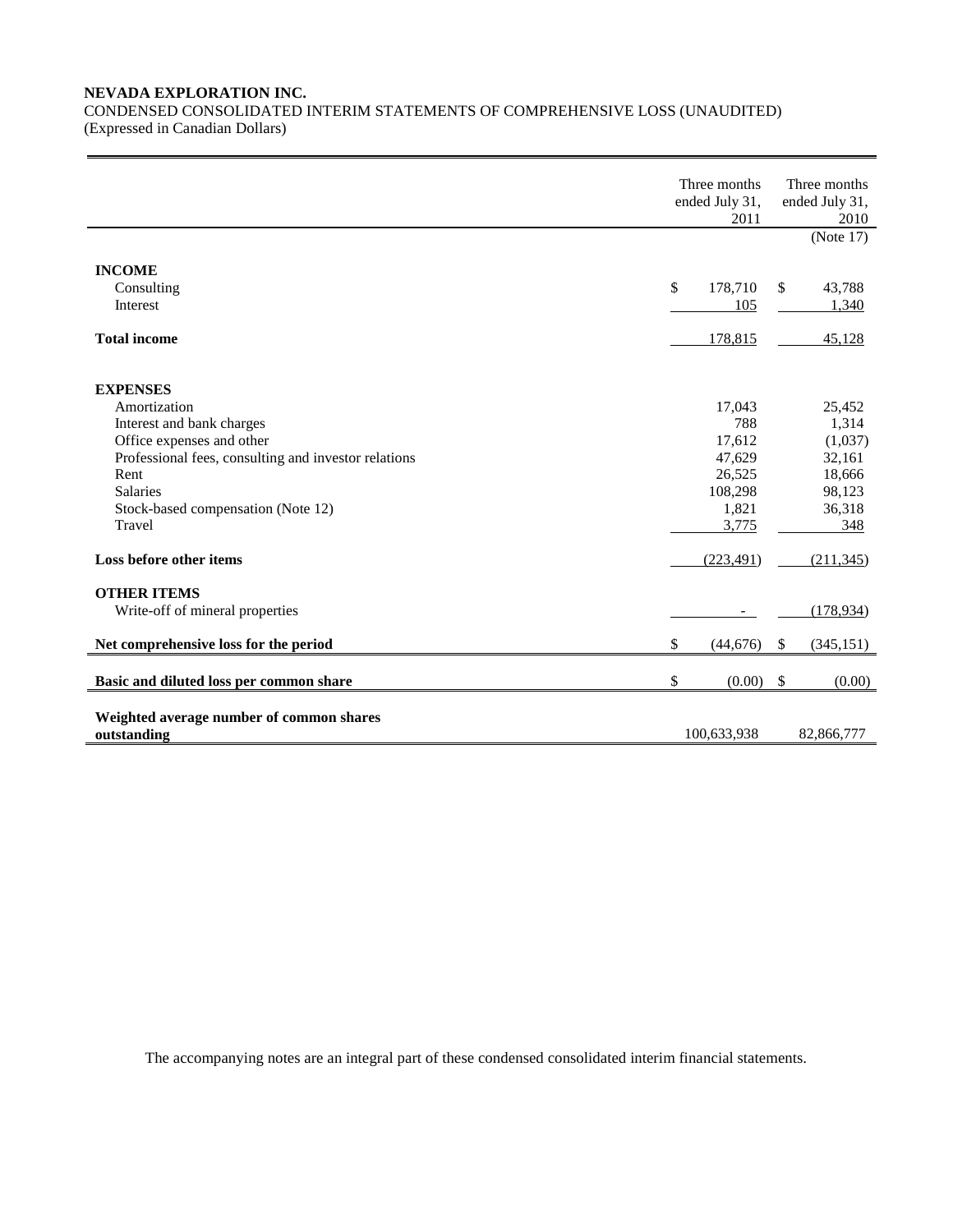## **NEVADA EXPLORATION INC.**  CONDENSED CONSOLIDATED INTERIM STATEMENTS OF CASH FLOWS (UNAUDITED)

(Expressed in Canadian Dollars)

|                                                                        | Three months<br>ended July 31,<br>2011 | Three months<br>ended July 31,<br>2010<br>(Note 17) |
|------------------------------------------------------------------------|----------------------------------------|-----------------------------------------------------|
| <b>CASH FLOWS FROM OPERATING ACTIVITIES</b>                            |                                        |                                                     |
| Net loss                                                               | \$<br>$(44,676)$ \$                    | (345, 151)                                          |
| Items not affecting cash:                                              |                                        |                                                     |
| Amortization                                                           | 17,043                                 | 25,452                                              |
| Accrued interest                                                       |                                        | (1,340)                                             |
| Foreign exchange                                                       |                                        | (2,867)                                             |
| Recovery of accounts payable                                           |                                        | (14, 304)                                           |
| Stock-based compensation                                               | 1,821                                  | 36,318                                              |
| Write-off of mineral properties                                        |                                        | 178,934                                             |
| Changes in non-cash working capital items:                             |                                        |                                                     |
| Increase in accounts receivables                                       | (43,207)                               |                                                     |
| Decrease in prepaid expenses and other                                 |                                        | 18,274                                              |
| Increase in accounts payable and accrued liabilities                   | 118,714                                | 30,474                                              |
| Net cash provided by (used in) operating activities                    | 49,695                                 | (74,210)                                            |
| <b>CASH FLOWS FROM INVESTING ACTIVITIES</b>                            |                                        |                                                     |
| Proceeds from mineral property option                                  | 83,129                                 | 88,931                                              |
| Deposits and bonds                                                     | 8,600                                  |                                                     |
| Mineral properties                                                     | (17,504)                               | (1, 343)                                            |
| Net cash provided by investing activities                              | 74,225                                 | 87,588                                              |
| <b>CASH FLOWS FROM FINANCING ACTIVITIES</b>                            |                                        |                                                     |
| Subscription received                                                  | 40,000                                 |                                                     |
| Issuance of capital stock and warrants (net of share issue costs)      | 356,720                                |                                                     |
| Repayment of long-term debt                                            |                                        | (6, 335)                                            |
| Loan advance                                                           | 10,094                                 |                                                     |
| Loan repayment                                                         | (7,294)                                |                                                     |
| Net cash provided by (used in) financing activities                    | 399,520                                | (6, 335)                                            |
| Effect of foreign exchange rate on cash balances                       | 1,523                                  | 3,314                                               |
| Change in cash for the period                                          | 524,963                                | 10,357                                              |
| Cash, beginning of period                                              | 151,145                                | 55,253                                              |
| Cash, end of period                                                    | \$<br>676,108                          | \$<br>65,610                                        |
|                                                                        |                                        |                                                     |
| Cash and cash equivalents consist of:<br>Cash on hand<br>Term deposits | \$<br>676,108                          | \$<br>65,610                                        |
|                                                                        | \$<br>676,108                          | \$<br>65,610                                        |

**Supplemental disclosure with respect to cash flows** (Note 13)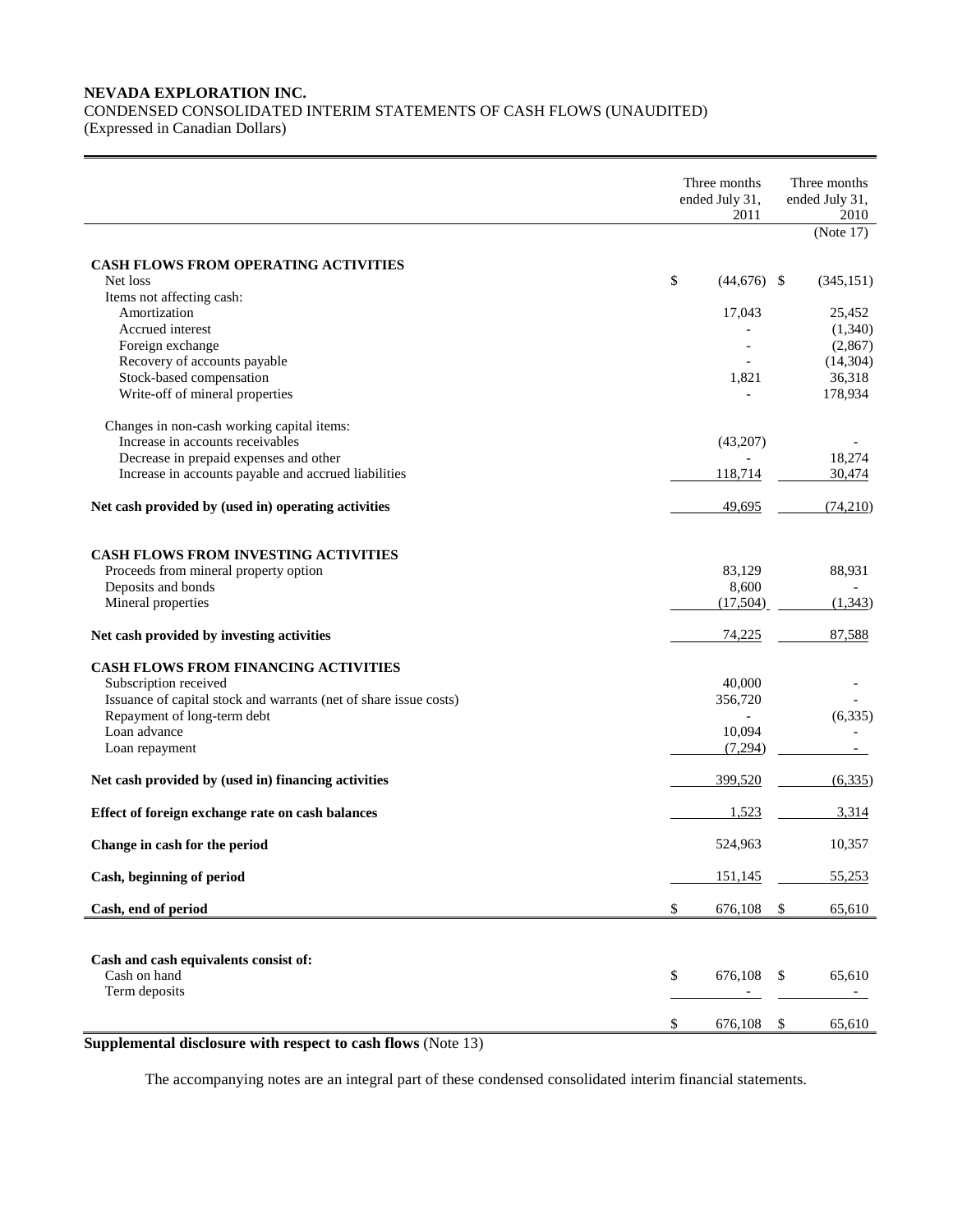# **NEVADA EXPLORATION INC.**

# CONDENSED CONSOLIDATED INTERIM STATEMENTS OF CHANGES IN EQUITY (UNAUDITED)

(Expressed in Canadian Dollars)

|                                                                                                                                                                                                                                                                                            |                               | Capital Stock                                                         |               |                                                           | Reserves |                     |               |                                         |          |                                                                                                          |      |                                                              |     |                                |    |                                                                            |
|--------------------------------------------------------------------------------------------------------------------------------------------------------------------------------------------------------------------------------------------------------------------------------------------|-------------------------------|-----------------------------------------------------------------------|---------------|-----------------------------------------------------------|----------|---------------------|---------------|-----------------------------------------|----------|----------------------------------------------------------------------------------------------------------|------|--------------------------------------------------------------|-----|--------------------------------|----|----------------------------------------------------------------------------|
|                                                                                                                                                                                                                                                                                            | <b>Shares</b>                 | Amount                                                                |               | Subscriptions<br>received                                 |          | Options             |               | Warrants                                |          | Foreign<br>Currency<br>Translation                                                                       |      | Total reserves                                               |     | Deficit                        |    | Total<br>Shareholders'<br>Equity                                           |
| Balance, May 1, 2010<br>Foreign currency translation<br>Stock-based compensation<br>Loss and comprehensive loss                                                                                                                                                                            | 82,866,777                    | \$10,686,870                                                          | \$            | ۰<br>$\overline{\phantom{a}}$<br>$\overline{\phantom{a}}$ | \$       | 3,833,759<br>36,318 | \$            | 450,800                                 | -S       | $(281, 465)$ \$<br>79,785                                                                                |      | 4,003,094<br>79,785<br>36,318                                |     | $(8,520,961)$ \$<br>(345, 151) |    | 6,169,003<br>79,785<br>36,318<br>(345, 151)                                |
| Balance, July 31, 2010                                                                                                                                                                                                                                                                     | 82,866,777                    | \$10,686,870                                                          | S.            |                                                           | S.       | 3,870,077           | \$            | 450,800                                 | -S       | (201,680)                                                                                                | - \$ | 4,119,197                                                    | \$. | (8,866,112)                    | -8 | 5,939,955                                                                  |
| Balance, May 1, 2011<br>Foreign currency translation<br>Private placements<br>Share issue costs - cash<br>Share issue costs - warrants<br>Share issue $costs - agent \, warrants$<br>Subscriptions received<br>Stock-based compensation<br>Warrants expired<br>Loss and comprehensive loss | 100,532,851<br>4,650,000<br>۰ | \$11,527,226<br>372,000<br>(15,280)<br>(37,937)<br>(3,470)<br>149,100 | $\mathbf{\$}$ | 40,000                                                    | \$       | 4,190,645<br>1,821  | <sup>\$</sup> | 599,596<br>37,937<br>3,470<br>(149,100) | <b>S</b> | (721, 427)<br>54,766<br>$\overline{\phantom{a}}$<br>$\overline{\phantom{a}}$<br>$\overline{\phantom{0}}$ | - \$ | 4,068,814<br>54,766<br>37,937<br>3,470<br>1,821<br>(149,100) | -8  | $(9,852,556)$ \$<br>(44, 676)  |    | 5,743,484<br>54,766<br>372,000<br>(15,280)<br>40,000<br>1,821<br>(44, 676) |
| Balance, July 31, 2011                                                                                                                                                                                                                                                                     | 105,182,851                   | \$11,991,639                                                          | S             | 40,000                                                    |          | 4,192,466           |               | 491,903                                 | - \$     | (666, 661)                                                                                               | -85  | 4,017,708                                                    |     | (9,897,232)                    | Ъ. | 6,152,115                                                                  |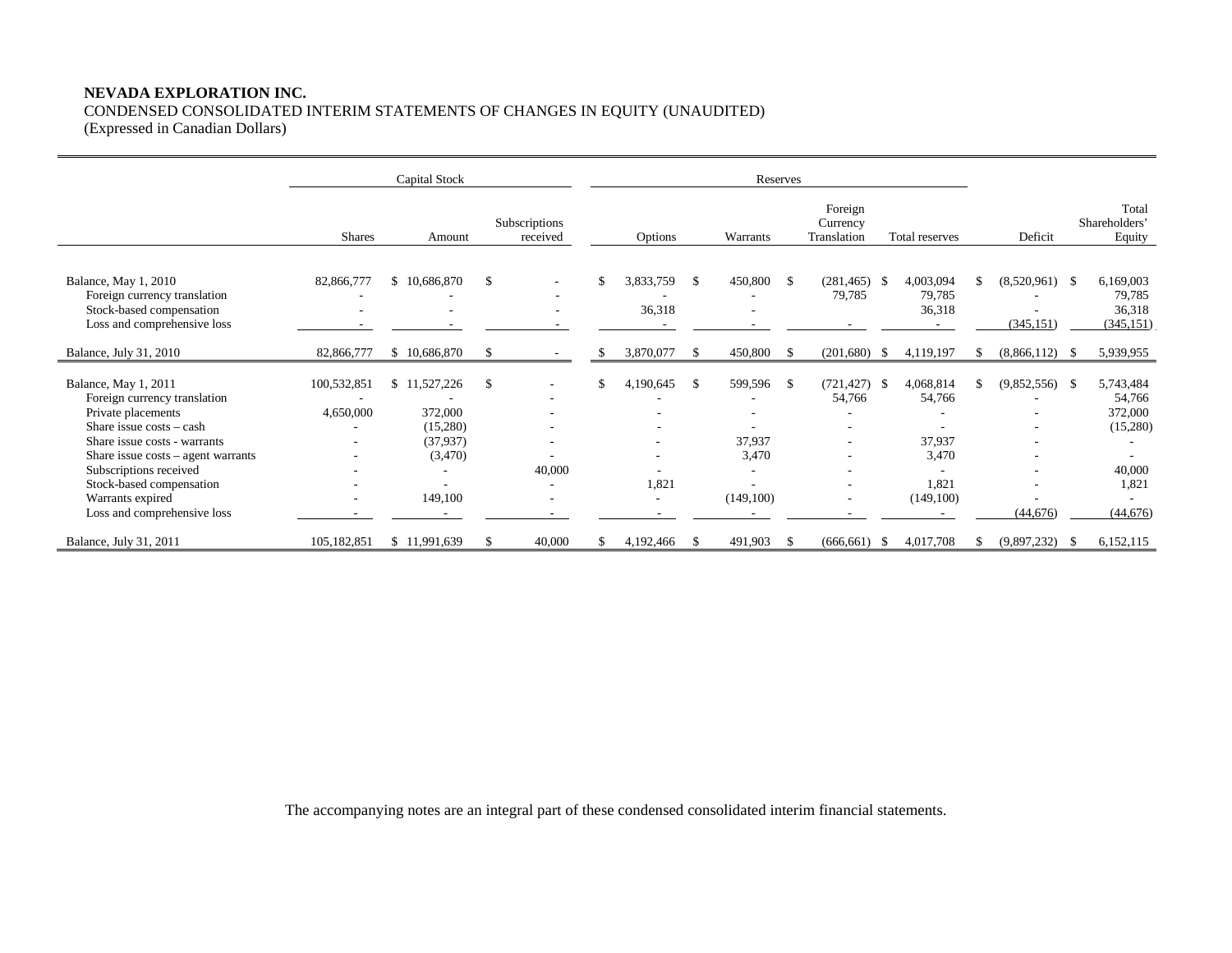## **1. NATURE AND CONTINUANCE OF OPERATIONS**

The Company was incorporated on April 6, 2006 under the Canada Business Corporations Act and is in the business of acquiring and exploring mineral properties. On July 14, 2010, the Company amalgamated with its subsidiary 2107189 Ontario Inc. The Company has not yet determined whether its properties contain reserves that are economically recoverable. The amounts shown for mineral properties and related deferred exploration costs represent costs incurred to date and do not reflect present or future values. The recoverability of these capitalized costs is dependent upon the existence of economically recoverable reserves, the ability of the Company to obtain necessary financing to complete the development of those reserves, and future profitable production.

The Company's head office is located at Suite 1500 - 885 West Georgia Street, Vancouver, BC V6C 3E8. The Company's registered and records office is located at 25th Floor, 700 W. Georgia St., Vancouver, BC V7Y 1B3. The Company is listed on the TSX Venture Exchange ("TSX-V") under the trading symbol "NGE".

 These consolidated condensed financial statements are authorized for use by the Board of Directors on October 26, 2011.

#### Going concern of operations

These condensed consolidated financial statements are prepared on a going concern basis which assumes that the Company will be able to realize its assets and discharge its liabilities in the normal course of business for the foreseeable future. As at July 31, 2011 the Company has had significant losses. In addition, the Company has not generated significant revenues from operations. The Company has financed its operations primarily through the issuance of common shares, loans proceeds and advances from related parties. The Company continues to seek capital through various means including the issuance of equity and/or debt. These circumstances lend significant doubt as to the ability of the Company to meet its obligations as they come due, and accordingly, the appropriateness of the use of accounting principles applicable to a going concern.

In order to continue as a going concern and to meet its corporate objectives, the Company will require additional financing through debt or equity issuances or other available means. Although the Company has been successful in the past in obtaining financing, there is no assurance that it will be able to obtain adequate financing in the future or that such financing will be on terms advantageous to the Company.

# **2. BASIS OF PREPARATION**

 These condensed consolidated interim financial statements, including comparatives have been prepared using accounting policies consistent with International Financial Reporting Standards ("IFRS") and in accordance with International Accounting Standard ("IAS") *34, Interim Financial Reporting.* 

The condensed consolidated interim financial statements are presented in Canadian dollars, which is the functional currency of the parent company and subsidiaries, unless otherwise noted.

 These are the Company's first IFRS condensed consolidated interim financial statements for the three month period ending July 31, 2011 covered by the first IFRS consolidated annual financial statements to be presented in accordance with IFRS for the year ended April 30, 2012. Previously the Company prepared its consolidated annual and consolidated interim financial statements in accordance with Canadian Generally Accepted Accounting Principles ("Canadian GAAP").

The condensed consolidated interim financial statements have been prepared on a historical cost basis, except for financial instruments classified as financial instruments at fair value through profit or loss, which are stated at their fair value. In addition, these financial statements have been prepared using the accrual basis of accounting except for cash flow information.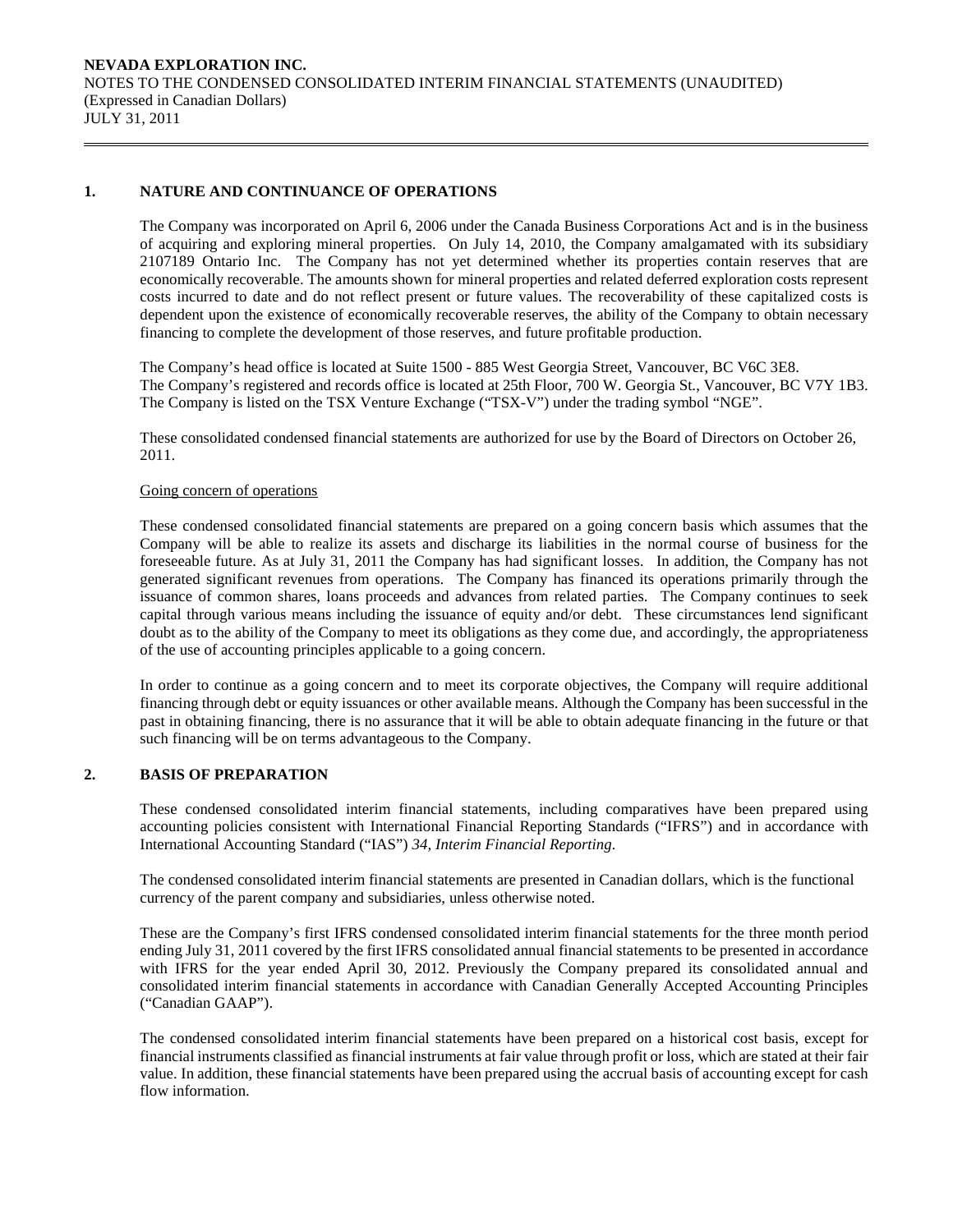## **3. SUMMARY OF SIGNIFICANT ACCOUNTING POLICIES**

 The accounting policies set out below are expected to be adopted for the year ending April 30, 2012 and have been applied consistently to all periods presented in these condensed interim consolidated financial statements and in preparing the opening IFRS balance sheet at May 1, 2010. For purposes of the transition to IFRS, unless otherwise indicated.

#### **Basis of consolidation**

 These condensed consolidated financial statements include the accounts of the Company and its wholly-owned subsidiaries, Pediment Gold LLC. and Nevada Greenfields LLC. All significant inter-company balances and transactions, income and expenses have been eliminated upon consolidation.

The financial statements include the financial statements of Nevada Exploration Inc. and its subsidiaries listed in the following table:

| Name of Subsidiary     | Country of<br>Incorporation | Functional<br>Currency | Ownership<br>Interest | Principal Activity  |
|------------------------|-----------------------------|------------------------|-----------------------|---------------------|
| Pediment Gold LLC      | USA                         | US dollar              | 100%                  | Exploration company |
| Nevada Greenfields LLC | JSA                         | US dollar              | 100%                  | Holding company     |

#### **Use of judgments and estimates**

The preparation of these condensed consolidated interim financial statements requires management to make certain estimates, judgments and assumptions that affect the reported amounts of assets and liabilities at the date of the financial statements and reported amounts of expenses during the period. Actual results could differ from these estimates.

 Significant assumptions about the future and other sources of estimation uncertainty that management has made at the end of the reporting period, that could result in a material adjustment to the carrying amounts of assets and liabilities in the event that the actual results differ from assumptions made, relate to, but are not limited to, the following:

- i) the recoverability of receivables;
- ii) the carrying value and the recoverability of exploration and evaluation assets;
- iii) the estimated useful lives of fixed assets and the related amortization;
- iv) the inputs used in accounting for stock-based compensation expense; and
- v) the deferred income tax asset allowance.

### **Receivables**

Receivables are recorded at face value less any provisions for uncollectible amounts considered necessary.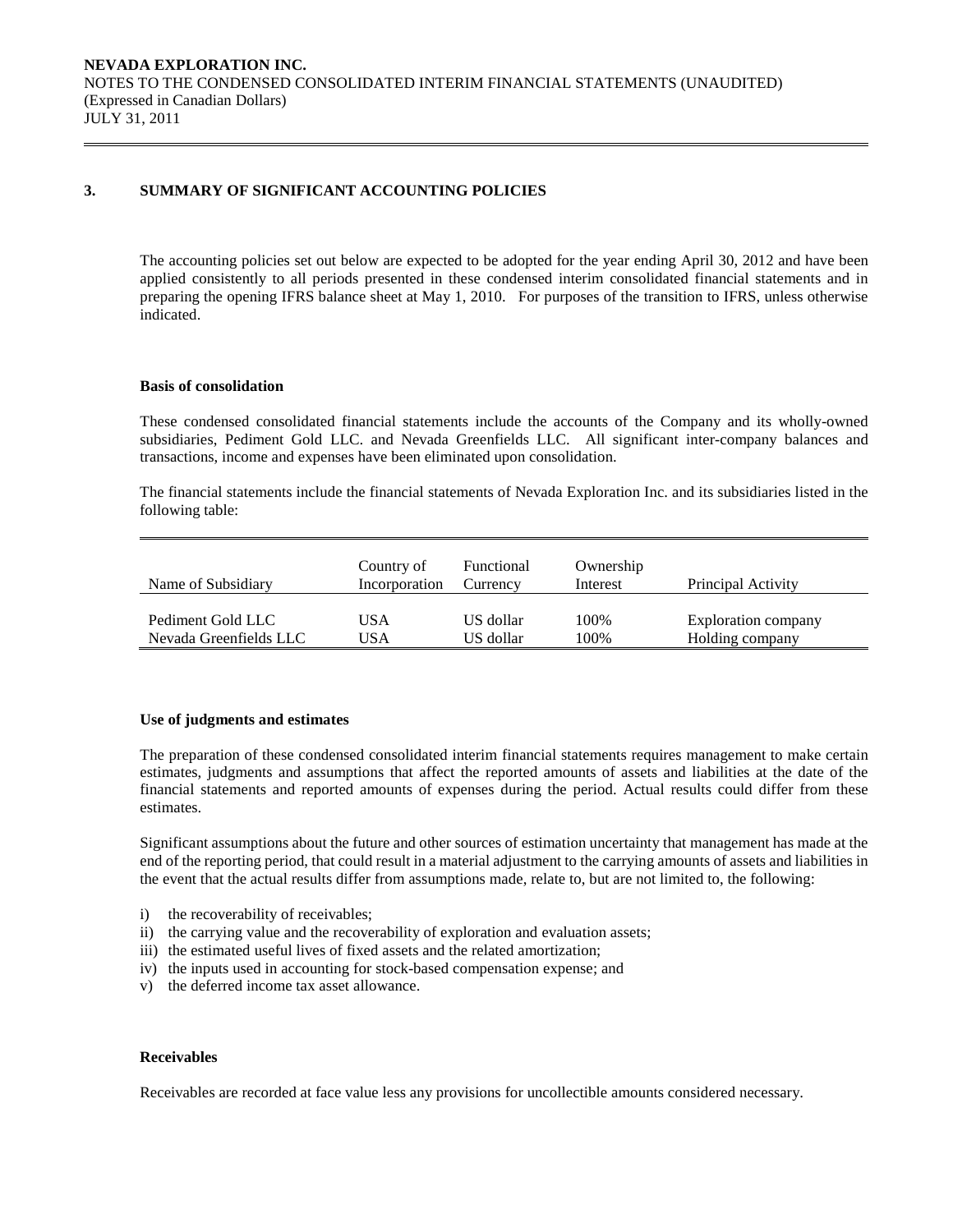#### **Equipment**

Equipment is recorded at historical cost less accumulated depreciation and impairment charges. Equipment is amortized on a straight-line basis over their estimated useful life as follows::

| <b>Exploration equipment</b> | 5 to 7 years |
|------------------------------|--------------|
| Vehicles                     | 5 years      |
| Office equipment             | 5 years      |
| Computer equipment           | 3 years      |

The Company's equipment is reviewed for an indication of impairment at the end of each reporting period. If an indication of impairment exists, the asset's recoverable amount is estimated. Impairment losses are recognized in profit or loss. An impairment loss is reversed if there is an indication that there has been a change in the estimates used to determine the recoverable amount. An impairment loss is reversed only to the extent that the asset's carrying amount does not exceed the carrying amount that would have been determined, net of amortization, if no impairment loss had been recognized.

The cost of replacing part of an equipment is recognized in the carrying amount of the equipment if it is probable that the future economic benefits embodied within the part will flow to the Company and its cost can be measured reliably. The carrying amount of the replaced part is derecognized. The costs of the day-to-day servicing of the equipment are recognized in profit or loss as incurred.

#### **Mineral properties – exploration and evaluation assets**

#### *Pre-exploration costs*

Pre-exploration costs are expensed in the period in which they are incurred.

#### *Exploration and evaluation expenditures*

 Once the legal right to explore a property has been acquired, all costs related to the acquisition, exploration and evaluation of mineral properties are capitalized by property. These direct expenditures include such costs as materials used, surveying costs, drilling costs, payments made to contractor and depreciation on plant and equipment during the exploration phase. Costs not directly attributable to exploration and evaluation activities, including general administrative overhead costs, are expensed in the period in which they occur.

 When a project is deemed to no longer have commercially viable prospects to the Company, exploration and evaluation expenditures in respect of that project are deemed to be impaired. As a result, those exploration and evaluation expenditure costs, in excess of estimated recoveries, are written off to the statement of comprehensive loss/income.

 The Company assesses exploration and evaluation assets for impairment when facts and circumstances suggest that the carrying amount of an asset may exceed its recoverable amount.

 Once the technical feasibility and commercial viability of extracting the mineral resource has been determined, the property is considered to be a mine under development and is classified as "mines under construction." Exploration and evaluation assets are also tested for impairment before the assets are transferred to development properties.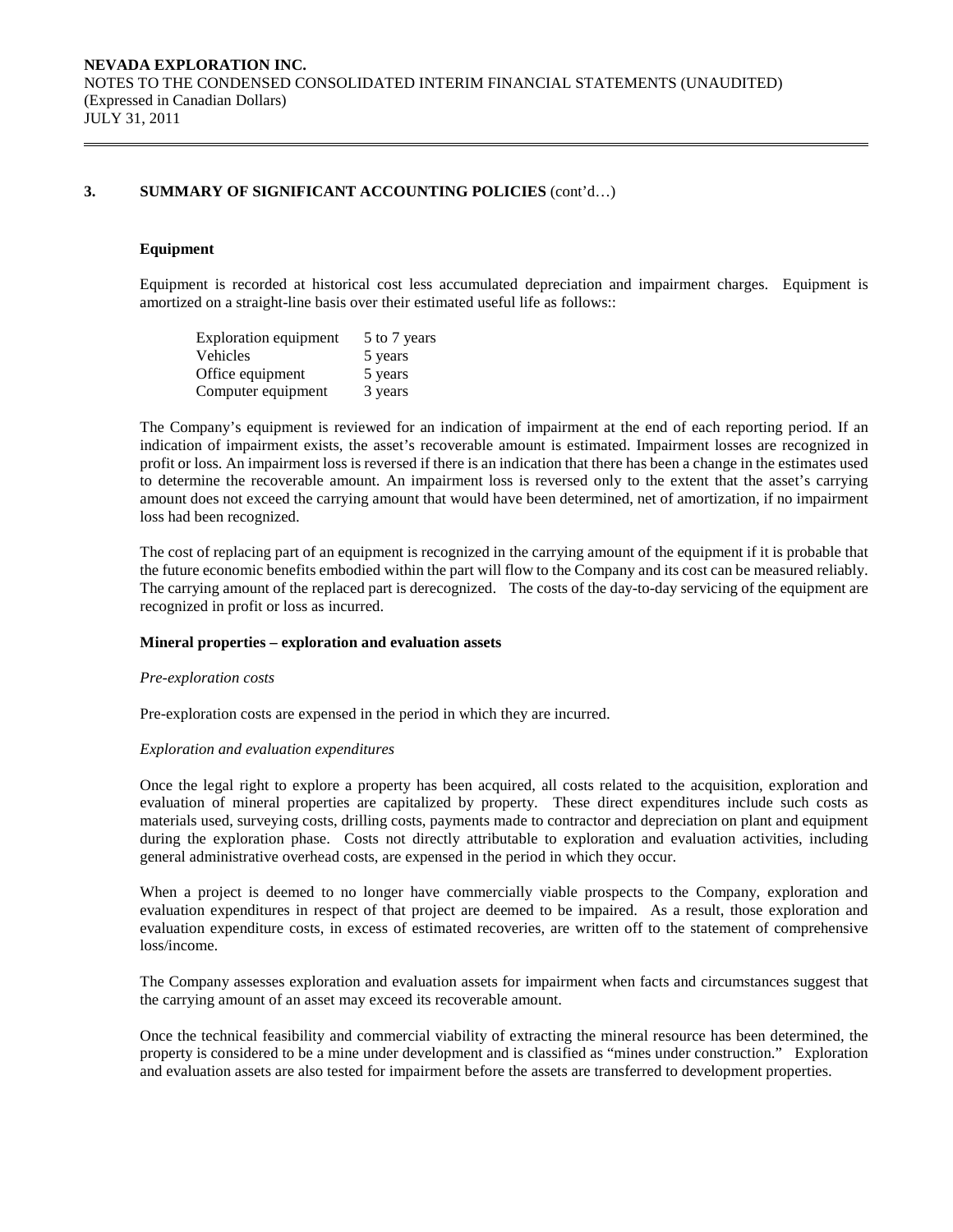#### **Mineral properties – exploration and evaluation assets** (cont'd…)

 As the Company currently has no operational income, any incidental revenues earned in connection with exploration activities are applied as a reduction to capitalized exploration costs.

Mineral exploration and evaluation expenditures are classified as intangible assets.

#### *Reclamation deposits*

 Cash which is subject to contractual restrictions on use is classified separately as reclamation deposits. Reclamation deposits are classified as loans and receivables.

#### **Impairment of tangible and intangible assets**

At the end of each reporting date, the Company's assets are reviewed to determine whether there is any indication that those assets may be impaired. If such indication exists, the recoverable amount of the asset is estimated in order to determine the extent of the impairment, if any. The recoverable amount is the higher of fair value less costs to sell and value in use. Fair value is determined as the amount that would be obtained from the sale of the asset in an arm's length transaction between knowledgeable and willing parties. In assessing value in use, the estimated future cash flows are discounted to their present value using pre-tax discount rate that reflects current market assessments of the time value of money and the risks specific to the asset. If the recoverable amount of an asset is estimated to be less than its carrying amount, the carrying amount of the asset is reduced to its recoverable amount and the impairment loss is recognized in statement of comprehensive loss for the period. For the purpose of impairment testing, exploration and evaluation assets are allocated to cash-generating units to which the exploration activity relates. For an asset that does not generate largely independent cash flows, the recoverable amount is determined for the cash generating unit to which the asset belongs.

Where an impairment loss subsequently reverses, the carrying amount of the asset (or cash-generating unit) is increased to the revised estimate of its recoverable amount, but to an amount that does not exceed the carrying amount that would have been determined had no impairment loss been recognized for the asset (or cash-generating unit) in prior years. A reversal of an impairment loss is recognized immediately in the statement of comprehensive loss.

#### **Revenue recognition**

Consulting revenue is recognized at the time the service is provided and collection is reasonably assured.

#### **Income taxes**

Income tax expense comprises current and deferred tax. Income tax is recognized in profit or loss except to the extent that it relates to items recognized directly in equity. Current tax expense is the expected tax payable on taxable income for the year, using tax rates enacted or substantively enacted at period end, adjusted for amendments to tax payable with regards to previous years.

Deferred tax is recorded using the liability method, providing for temporary differences, between the carrying amounts of assets and liabilities for financial reporting purposes and the amounts used for taxation purposes. Temporary differences are not provided for relating to goodwill not deductible for tax purposes, the initial recognition of assets or liabilities that do not affect either accounting or taxable loss, or differences relating to investments in subsidiaries to the extent that they will probably not reverse in the foreseeable future. The amount of deferred tax provided is based on the expected manner of realization or settlement of the carrying amount of assets and liabilities, using tax rates enacted or substantively enacted at the balance sheet date.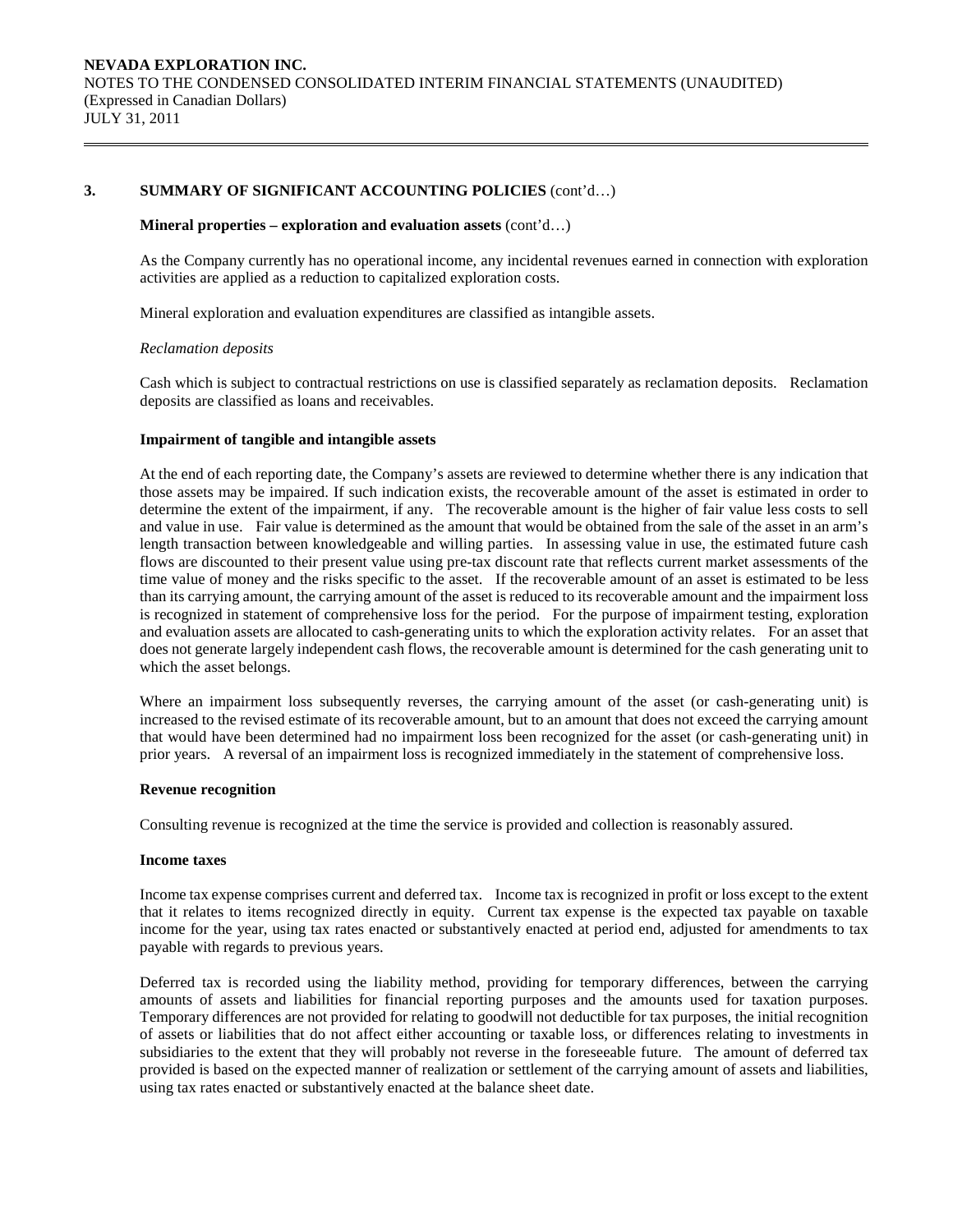A deferred tax asset is recognized only to the extent that it is probable that future taxable profits will be available against which the asset can be utilized. To the extent that the Company does not consider it probable that a deferred tax asset will be recovered, it provides a valuation allowance against that excess.

#### **Share issue costs**

 Professional fees, consulting fees and other costs that are directly attributable to financing transactions are charged to capital stock when the related shares are issued. if the financing is not completed share issue costs are charged to operations.

#### **Provision for environmental rehabilitation**

The Company recognizes the fair value of a liability for the provision for environmental rehabilitation in the year in which it is incurred when a reliable estimate of fair value can be made. The carrying amount of the related long-lived asset is increased by the same amount as the liability.

Changes in the liability for an asset retirement obligation due to the passage of time will be measured by applying an interest method of allocation. The amount will be recognized as an increase in the liability and an accretion expense in the statement of comprehensive loss. Changes resulting from revisions to the timing or the amount of the original estimate of undiscounted cash flows are recognized as an increase or a decrease to the carrying amount of the liability and the related long-lived asset. As at July 31, 2011, there was no provision for environmental rehabilitation.

#### **Valuation of equity instruments in private placements**

The Company has adopted a relative fair value method with respect to the measurement of shares and warrants issued as private placement units. Warrants attached to units are valued based on the relative fair value of the Black-Scholes value of the warrants and the share price at the time of the finance.

#### **Loss per share**

Loss per share is calculated using the weighted average number of common shares outstanding during the year.

 The Company uses the treasury stock method to compute the dilutive effect of options, warrants and similar instruments. Under this method the dilutive effect on loss per share is recognized on the use of the proceeds that could be obtained upon exercise of options, warrants and similar instruments. It assumes that the proceeds would be used to purchase common shares at the average market price during the year. For the current and prior period this calculation proved to be anti-dilutive.

#### **Stock-based compensation**

The Company grants stock options to acquire common shares of the Company to directors, officers, employees and consultants. An individual is classified as an employee when the individual is an employee for legal or tax purposes, or provides services similar to those performed by an employee.

The fair value of stock options is measured on the date of grant, using the Black-Scholes option pricing model, and is recognized over the vesting period. Consideration paid for the shares on the exercise of stock options is credited to capital stock. When vested options are forfeited or are not exercised at the expiry date the amount previously recognized in share-base compensation is transferred to accumulated losses (deficit). The corporation estimates a forfeiture rate and adjusts the corresponding expense each period based on an updated forfeiture estimate.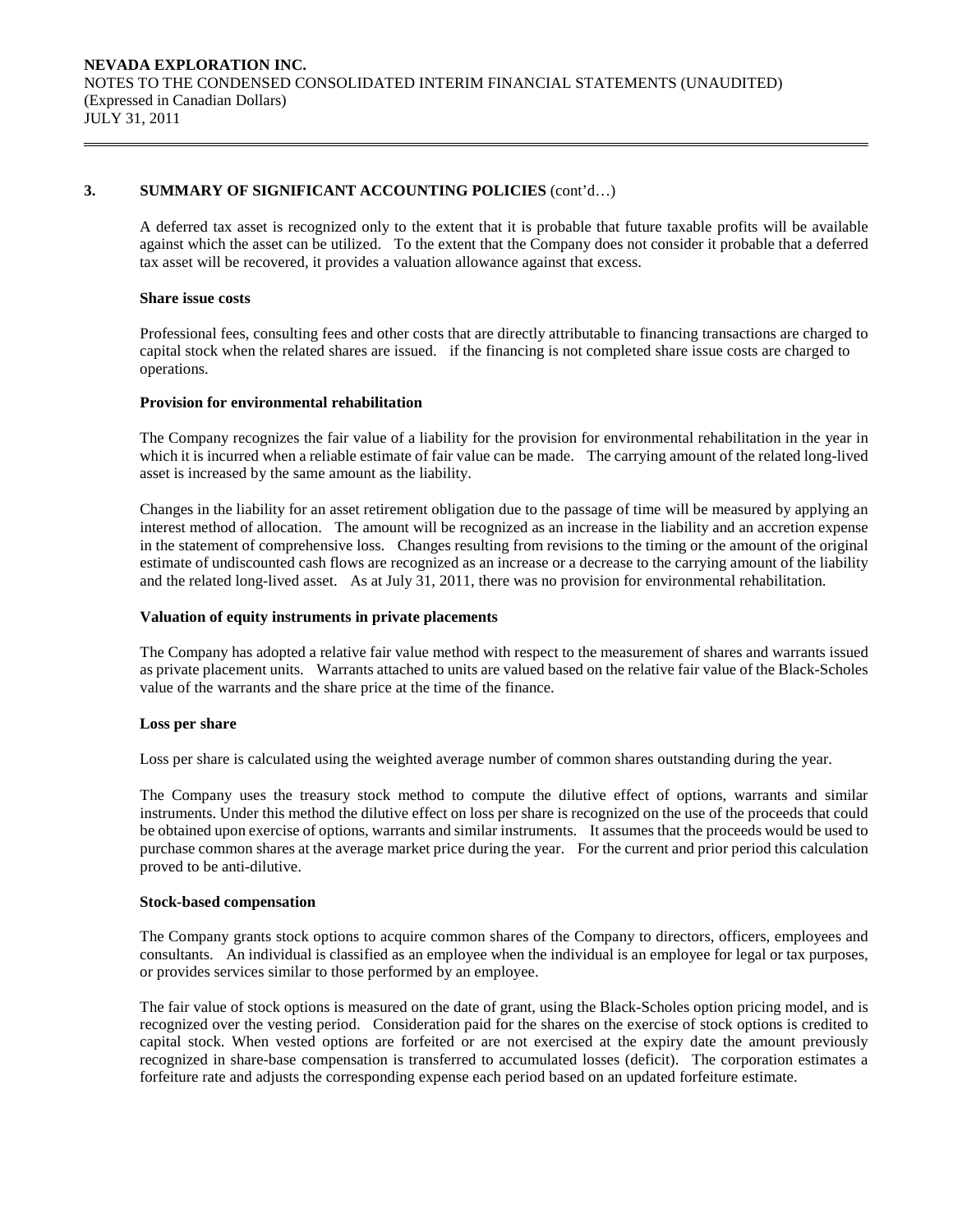#### **Stock-based compensation** (cont'd…)

In situations where equity instruments are issued to non-employees and some or all of the goods or services received by the entity as consideration cannot be specifically identified, they are measured at the fair value of the share-based payment. Otherwise, share-based payments are measured at the fair value of goods or services received.

#### **Foreign currencies**

 The functional currency is the currency of the primary economic environment in which the entity operates and has been determined for each entity within the Company. The presentation and functional currency for Nevada Explorations is the Canadian Dollar, functional currency for the subsidiaries is the US dollar. The functional currency determinations were conducted through an analysis of the consideration factors identified in IAS 21, *The Effects of Changes in Foreign Exchange Rates*.

 Transactions in foreign currencies are initially recorded in the Company's functional currency at the exchange rate of the transaction. Monetary assets and liabilities of the Company that are denominated in foreign currencies are re-translated at the functional currency rate of exchange ruling at the end of each reporting period. Non-monetary assets and liabilities are translated using the exchange rates as at the dates of the initial transactions. Non-monetary items measured at fair value in a foreign currency are translated using the exchange rates at the date when fair value is determined. Exchange gains and losses arising on translation are recognized directly into equity and transferred to the foreign currency transactions reserve.

#### **Financial instruments**

#### Financial assets

Financial assets are classified as into one of the following categories based on the purpose for which the asset was acquired. The Company's accounting policy for each category is as follows:

*Fair value through profit or loss ("FVTPL")* – This category comprises derivatives, or assets acquired or incurred principally for the purpose of selling or repurchasing in the near term. They are carried in the statement of financial position at fair value with changes in fair value recognized in the statement of comprehensive loss.

*Loans and receivables ("LAR") -* Loans and receivables are financial assets with fixed or determinable payments that are not quoted in an active market. Such assets are initially recognized at fair value plus any direct attributable transaction costs. Subsequent to initial recognition loans and receivables are measured at amortized cost using the effective interest method, less any impairment losses.

*Held-to-maturity ("HTM") -* These assets are non-derivative financial assets with fixed or determinable payments and fixed maturities that the Company's management has the positive intention and ability to hold to maturity. These assets are measured at amortized costs using the effective interest method. If there is objective evidence that the asset is impaired, determined by reference to external credit ratings and other relevant indicators, the financial asset is measured at the present value of estimated future cash flows. Any changes to the carrying amount of the investment, including impairment losses, are recognized in the statement of comprehensive loss.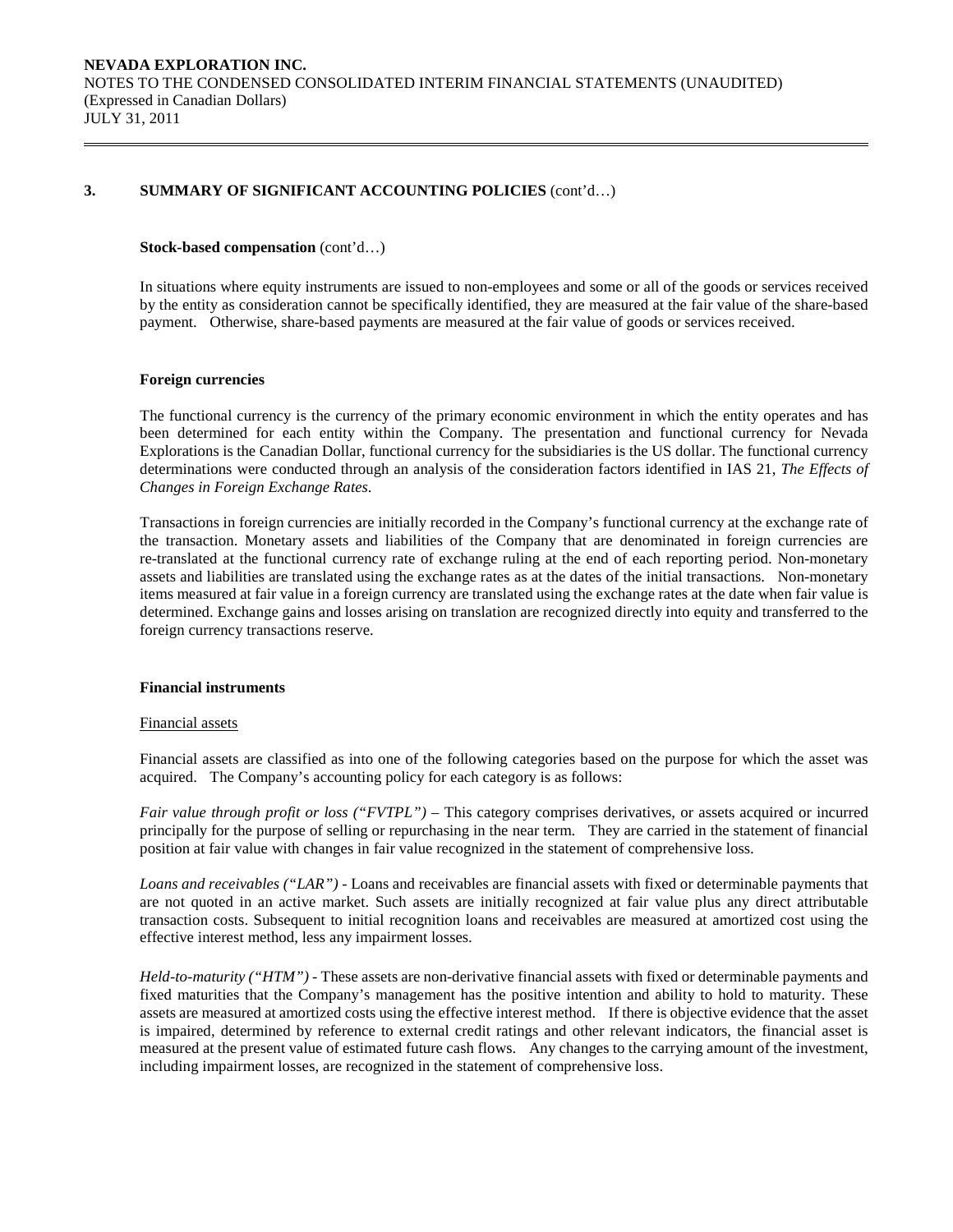#### **Financial instruments** (cont'd…)

Financial assets (cont'd…)

*Available-for-sale ("AFS") -* Non-derivative financial assets not included the above categories are classified as available-for-sale. They are carried at fair value with changes in fair value recognized directly in equity. Where a decline in the fair value of an available-for-sale financial asset constitutes objective evidence of impairment, the amount of the loss is removed from equity and recognized in the statement of comprehensive loss.

#### Financial liabilities

Financial liabilities are classified in one of two categories, based on the purpose for which the liability was acquired. The Company's accounting policy for each category is as follows:

*Fair value through profit or loss ("FVTPL")* – This category comprises derivatives, or liabilities acquired or incurred principally for the purpose of selling or repurchasing in the near term. They are carried in the statement of financial position at fair value with changes in fair value recognized in the statement of comprehensive loss.

*Other financial liabilities ("OFL") -* This category includes promissory notes, amounts due to related parties and accounts payable and accrued liabilities, all of which are recognized at amortized cost.

| <b>Financial Instrument</b>              | Classification |
|------------------------------------------|----------------|
| Cash                                     | <b>FVTPL</b>   |
| Amounts receivable                       | LAR            |
| Loans receivable                         | LAR            |
| Deposits and bonds                       | LAR            |
| Accounts payable and accrued liabilities | <b>OFL</b>     |
| Long-term debt                           | OFL.           |

#### **Impairment**

All financial assets except for those at FVTPL, are subject to review for impairment at least at each reporting date. Financial assets are impaired when there is any objective evidence that a financial asset or group of financial assets is impaired. Different criteria to determine impairment are applied for each category of financial assets, which are described above.

#### **New standards not yet adopted**

In November 2009, the IASB published IFRS 9, "Financial Instruments", which covers the classification and measurement of financial assets as part of its project to replace IAS 39, "Financial Instruments: Recognition and Measurement." In October 2010, the requirements for classifying and measuring financial liabilities were added to IFRS 9. Under this guidance, entities have the option to recognize financial liabilities at fair value through earnings. If this option is elected, entitles would be required to reverse the portion of the fair value change due to own credit risk out of earnings and recognize the change in other comprehensive income. IFRS 9 is effective for the Company on January 1, 2013. Early adoption is permitted and the standard is required to be applied retrospectively. There will be no significant impact on the Company upon implementation of the issued standard.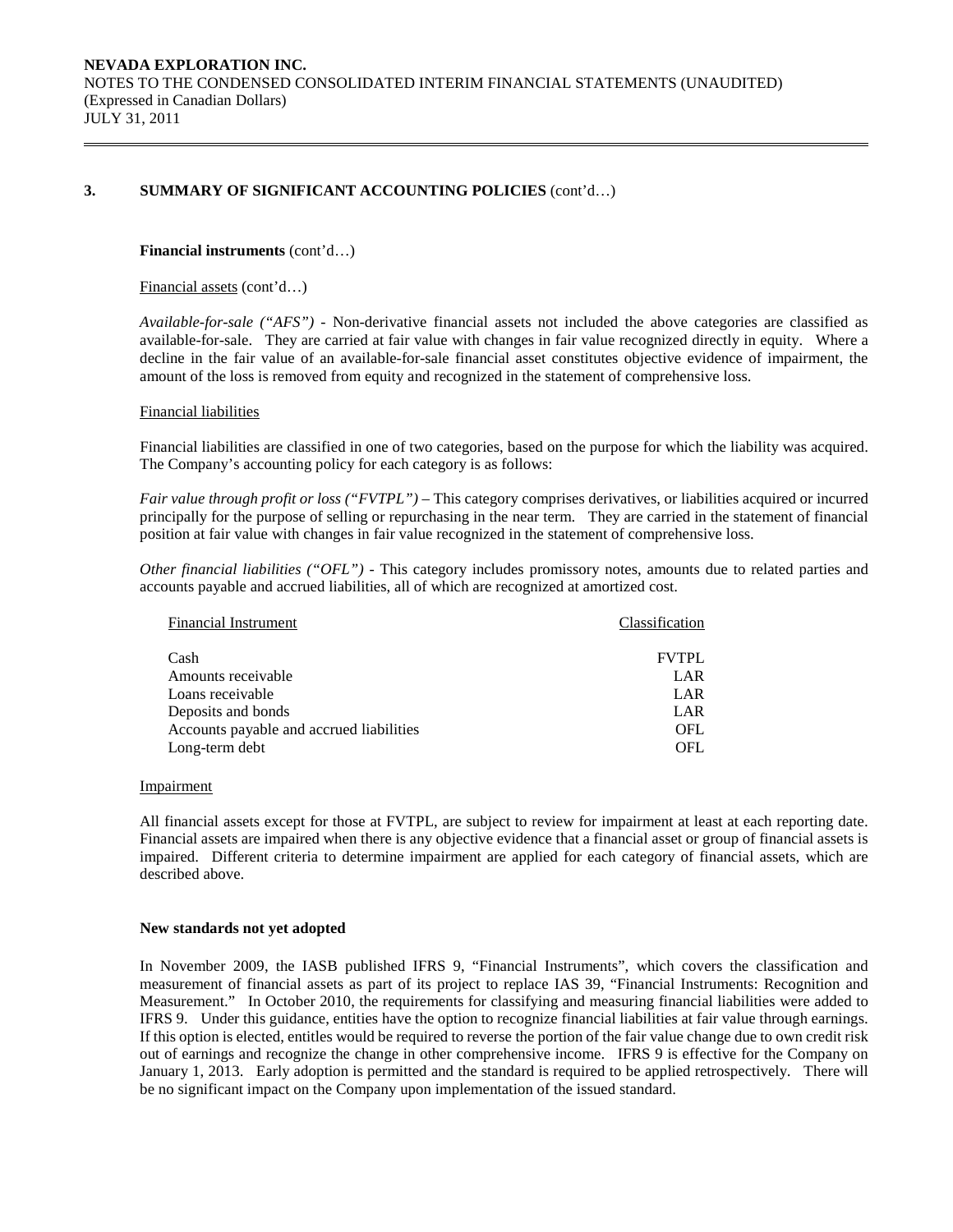# **4. ACCOUNTS RECEIVABLE**

The Company's receivables arise from two main sources: Harmonized Sales Tax ("HST") receivable due from Canadian government taxation authorities and advances receivable. These are broken down as follows:

|                                       |               | July 31,<br>2011 |               | April 30,<br>2011                 | May 1,<br>2010 |
|---------------------------------------|---------------|------------------|---------------|-----------------------------------|----------------|
| HST receivable<br>Accounts receivable | <sup>\$</sup> | 82<br>45,609     | <sup>\$</sup> | $\overline{\phantom{a}}$<br>2,461 | -<br>66,027    |
| Total                                 | \$            | 45,691           | S             | 2,461                             | 66,027         |

## **5. PREPAID EXPENSES**

The prepaid expenses for the Company are as follows:

|                   | July 31,<br>2011 |   | April 30,<br>2011 | May $1,$<br>2010 |  |
|-------------------|------------------|---|-------------------|------------------|--|
| Security deposits | 14.789           | J | 14,648<br>۰D      | 7.495            |  |

### **6. RELATED PARTY TRANSACTIONS**

 The remuneration of directors and other members of key management personnel during the period ended are as follows:

|                                                                            | Nature of<br>transactions                            | Three months<br>ended July 31,<br>2011     | Three months<br>ended July 31,<br>2010     |
|----------------------------------------------------------------------------|------------------------------------------------------|--------------------------------------------|--------------------------------------------|
| <b>CEO</b><br>COO<br>VP of Corporate Development<br>Davidson & Company LLP | Management<br>Management<br>Management<br>Accounting | \$<br>29,023<br>29,023<br>24,669<br>25,000 | \$<br>31,238<br>31,238<br>26,552<br>14,000 |
|                                                                            |                                                      | \$<br>107,715                              | 103,028                                    |

 The transactions with related parties were in the normal course of operations and were measured at the exchange value, which represented the amount of consideration established and agreed to by the parties.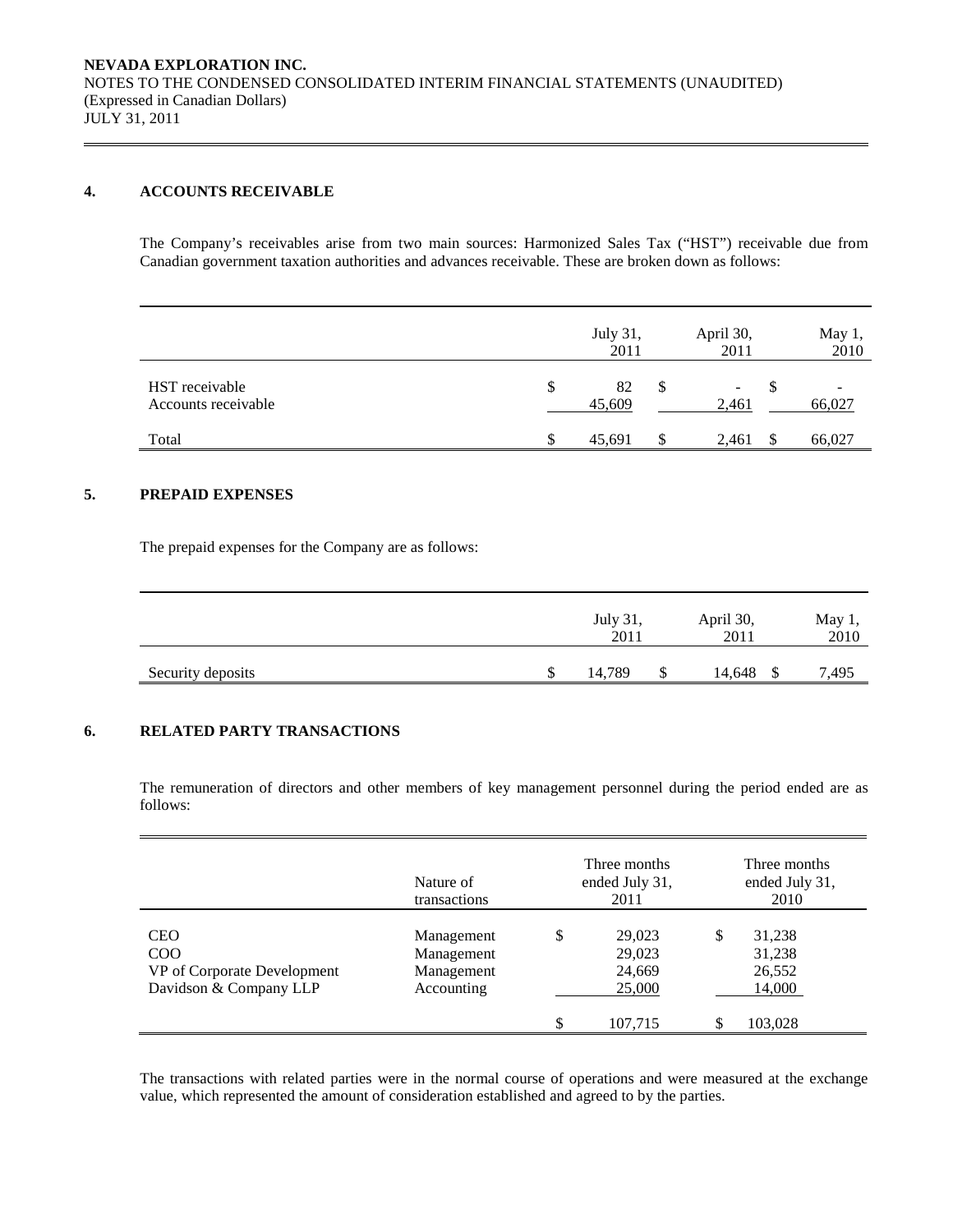## **6. RELATED PARTY TRANSACTIONS** (Cont'd….)

The amounts due from (to) related parties are as follows:

|                                    | <b>Notes</b> |   | July 31,<br>2011              | April 30,<br>2011 |   | May 1,<br>2010 |
|------------------------------------|--------------|---|-------------------------------|-------------------|---|----------------|
| Loans receivable from the CEO      | (1)          | S | S<br>$\overline{\phantom{a}}$ | 10,101            | S | 82,927         |
| Loans receivable from the COO      | (1)          |   | $\overline{\phantom{0}}$      |                   |   | 13,150         |
| Due to Davidson and Company LLP    | *            |   | (40,000)                      | (15,000)          |   | (28, 860)      |
| Due to COO                         | $\ast$       |   | (51, 712)                     | (37, 794)         |   |                |
| Due to VP of Corporate Development | $\ast$       |   | (58, 911)                     | (49,770)          |   | (20,261)       |
|                                    |              |   | (150, 623)                    | (92, 463)         |   | 49,956         |

(1) Loan receivable is guaranteed by Nil (April 30, 2011 – 1,350,000; May 1, 2011 – 2,100,000) common shares of the Company that are currently held in trust. Since issuance of the loans receivable, the Company has accrued interest of approximately \$30,300 (April 30, 2011 - \$30,300; May 1, 2011 - \$25,500), \$Nil of which was accrued during the period ended July 31, 2011.

\* Included in accounts payable

## **7. EQUIPMENT**

|                                 | Exploration<br>equipment | Vehicles      |               | Computer<br>equipment |     | Office<br>equipment |     | Total     |
|---------------------------------|--------------------------|---------------|---------------|-----------------------|-----|---------------------|-----|-----------|
| Cost                            |                          |               |               |                       |     |                     |     |           |
| Balance, May 1, 2010            | \$<br>301.860            | \$<br>137,754 | <sup>\$</sup> | 22,274                | \$. | 98,276              | \$. | 560,164   |
| Impairment                      | (41,705)                 | (16,216)      |               |                       |     |                     |     | (57, 921) |
| Disposal                        | (7,033)                  | (40,294)      |               |                       |     |                     |     | (47, 327) |
| Effect of translation           | (19,220)                 | (7, 784)      |               | (1,522)               |     | (6,715)             |     | (35,240)  |
| Balance, April 30, 2011         | 233,902                  | 73,460        |               | 20,752                |     | 91,561              |     | 419,676   |
| Effect of translation           | 2,249                    | 706           |               | 200                   |     | 881                 |     | 4,035     |
| Balance, July 31, 2011          | \$<br>236,151            | \$<br>74,166  | \$            | 20,952                | \$  | 92,442              | \$  | 423,711   |
| <b>Accumulated depreciation</b> |                          |               |               |                       |     |                     |     |           |
| Balance, May 1, 2010            | \$<br>102,684            | \$<br>68,923  | \$            | 17,011                | \$. | 66,099              | \$. | 254,717   |
| Impairment                      | (24, 515)                | 3,476         |               |                       |     |                     |     | (21,039)  |
| Disposal                        | (6,329)                  | (36, 265)     |               |                       |     |                     |     | (42, 594) |
| Amortization for the year       | 43,518                   | 15,889        |               | 4,522                 |     | 14,835              |     | 78,764    |
| <b>Effect of translation</b>    | (9,405)                  | (4,961)       |               | (1,503)               |     | (5,634)             |     | (21,503)  |
| Balance, April 30, 2011         | 105,953                  | 47,062        |               | 20,030                |     | 75,300              |     | 248,345   |
| Amortization for the period     | 10,284                   | 3,754         |               | 185                   |     | 2,820               |     | 17,043    |
| Effect of translation           | 892                      | 406           |               | 191                   |     | 689                 |     | 2,178     |
| Balance, July 31, 2011          | \$<br>117,129            | \$<br>51,222  | \$            | 20,405                | \$. | 78,810              |     | 267,566   |
| <b>Carrying amounts</b>         |                          |               |               |                       |     |                     |     |           |
| As at May 1, 2010               | \$<br>199,176            | \$<br>68,831  | \$            | 5,263                 | \$  | 32,177              | \$  | 305,447   |
| As at April 30, 2011            | \$<br>127,949            | \$<br>26,398  | \$            | 723                   | \$  | 16.261              | \$  | 171,331   |
| As at July 31, 2011             | \$<br>119,022            | \$<br>22,944  | \$            | 547                   | \$  | 13,632              | \$  | 156,145   |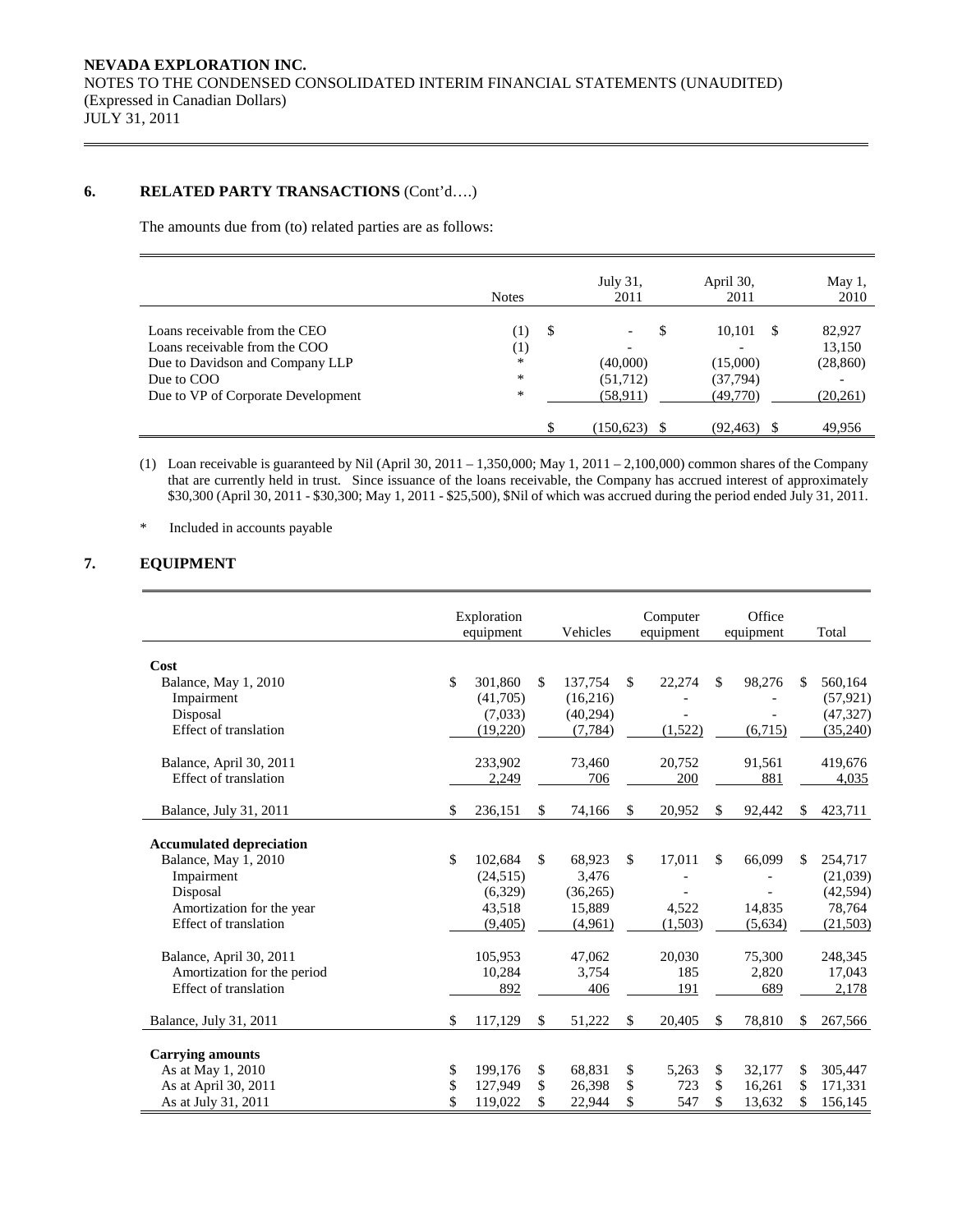# **8. EXPLORATION AND EVALUATION ASSETS**

As at July 31, 2011:

|                               | AW        | BU          | FJ          | HP            | JU                       | KC                       | RP            | <b>SP</b>                | WF                       | <b>TOTAL</b> |
|-------------------------------|-----------|-------------|-------------|---------------|--------------------------|--------------------------|---------------|--------------------------|--------------------------|--------------|
| <b>Acquisition costs</b>      |           |             |             |               |                          |                          |               |                          |                          |              |
| Balance – beginning of period | \$238,492 | \$ 344,641  | \$238,965   | 33,461<br>\$. | \$126,760                | \$483,426                | 160,954<br>S. | \$237,356                | \$174,499                | \$2,038,554  |
| Additions - cash              |           |             |             |               |                          |                          | 4,778         |                          |                          | 4,778        |
| Option payments received      | (83, 129) |             |             |               |                          |                          |               |                          |                          | (83, 129)    |
| Effect of translation         | 1,512     | 3,354       | 2,326       | 326           | 1,234                    | 4,704                    | 1,613         | 2,310                    | 1,698                    | 19,077       |
| Balance – end of period       | 156,875   | 347,995     | 241,291     | 33,787        | 127,994                  | 488,130                  | 167,345       | 239,666                  | 176,197                  | 1,979,280    |
| <b>Exploration costs</b>      |           |             |             |               |                          |                          |               |                          |                          |              |
| Balance – beginning of period | 587,098   | 835,727     | 972,551     | 722,804       | 57,078                   | 49,910                   | 60,980        | 81,706                   | 80,776                   | 3,448,630    |
| <b>Drilling</b>               | 12,726    |             |             |               | $\overline{\phantom{a}}$ | $\overline{\phantom{a}}$ |               | $\overline{\phantom{a}}$ | $\overline{\phantom{0}}$ | 12,726       |
| Effect of translation         | 5,837     | 8,133       | 9,465       | 7,034         | 555                      | 486                      | 593           | 795                      | 786                      | 33,684       |
| Balance – end of period       | 605,661   | 843,860     | 982,016     | 729,838       | 57,633                   | 50,396                   | 61,573        | 82,501                   | 81,562                   | 3,495,040    |
| <b>Total costs</b>            | \$762,536 | \$1,191,855 | \$1,223,307 | \$763,625     | \$185,627                | \$538,526                | \$228,918     | \$322,167                | \$257,759                | \$5,474,320  |

,我们也不会有什么。""我们的人,我们也不会有什么?""我们的人,我们也不会有什么?""我们的人,我们也不会有什么?""我们的人,我们也不会有什么?""我们的人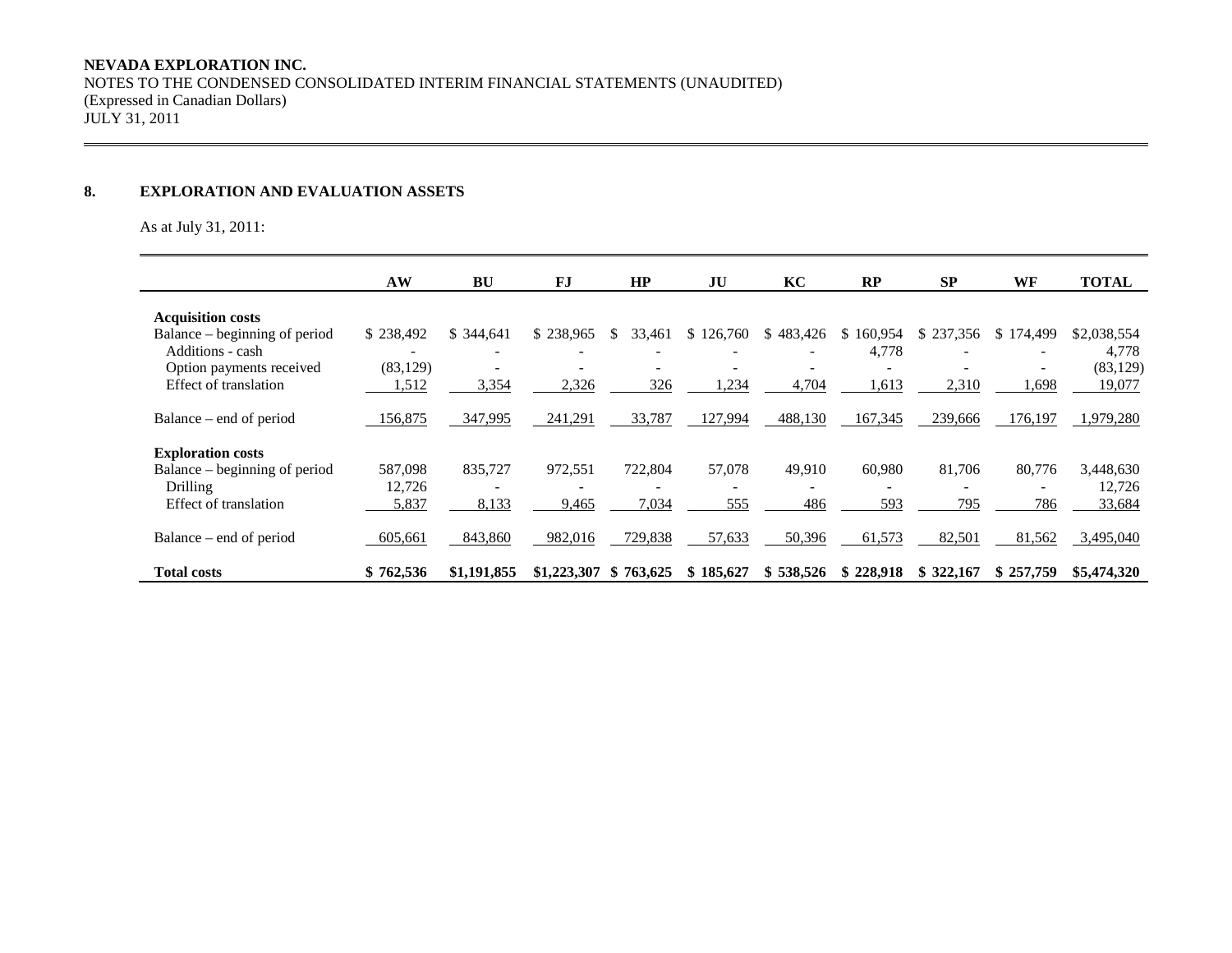# **8. EXPLORATION AND EVALUATION ASSETS**

As at April 30, 2011:

|                             | AW        | BU          |    | DU        |    | FJ          |      | HP       |   | JU      | KC            |      | RP        | <b>SP</b> | WF       |    | <b>WM</b>                | <b>TOTAL</b> |
|-----------------------------|-----------|-------------|----|-----------|----|-------------|------|----------|---|---------|---------------|------|-----------|-----------|----------|----|--------------------------|--------------|
| <b>Acquisition costs</b>    |           |             |    |           |    |             |      |          |   |         |               |      |           |           |          |    |                          |              |
| Balance – beginning of year | 335,379   | 332,429     | \$ | 55,750    | -S | 238,817     | - \$ | 35,777   | S | 113,232 | \$<br>389,467 | S    | 149,377   | 203,875   | 169,035  | S. | 59,587                   | \$2,082,725  |
| Additions - cash            | 1,955     | 36,063      |    | ٠         |    | 16,686      |      |          |   | 22,301  | 123,415       |      | 22,716    | 49,907    | 17,540   |    | $\overline{\phantom{a}}$ | 290,583      |
| <b>Additions - shares</b>   |           |             |    |           |    |             |      |          |   | ٠       | 4,000         |      |           |           |          |    |                          | 4,000        |
| Option payments received    | (82, 337) |             |    |           |    |             |      |          |   |         |               |      |           |           |          |    |                          | (82, 337)    |
| Write-offs                  |           |             |    | (56,968)  |    |             |      |          |   |         |               |      |           |           |          |    | (60, 888)                | (117, 856)   |
| Effect of translation       | (16, 505) | (23, 851)   |    | 1,218     |    | (16, 538)   |      | (2,316)  |   | (8,773) | (33, 456)     |      | (11, 139) | (16, 426) | (12,076) |    | 1,301                    | (138, 561)   |
| Balance – end of year       | 238,492   | 344,641     |    |           |    | 238,965     |      | 33,461   |   | 126,760 | 483,426       |      | 160,954   | 237,356   | 174,499  |    | $\sim$                   | 2,038,554    |
| <b>Exploration costs</b>    |           |             |    |           |    |             |      |          |   |         |               |      |           |           |          |    |                          |              |
| Balance – beginning of year | 504,126   | 893,564     |    | 37,468    |    | 1,039,857   |      | 772,826  |   | 58,050  | 53,364        |      | 65,200    | 83,248    | 80,688   |    | 75,703                   | 3,664,094    |
| Dirt work                   | 1,839     | $\sim$      |    |           |    |             |      |          |   | ٠       |               |      |           |           |          |    |                          | 1,839        |
| Drilling                    | 107,870   |             |    |           |    |             |      |          |   | ٠       |               |      |           |           |          |    | $\overline{\phantom{a}}$ | 107,870      |
| Geophysics                  |           |             |    |           |    |             |      |          |   |         |               |      |           |           | 5,678    |    | $\overline{\phantom{a}}$ | 5,678        |
| Geological                  | 777       | ۰           |    | ۰         |    |             |      | ۰.       |   | 2,978   |               |      | ۰         | 4,112     |          |    | $\sim$                   | 7,867        |
| Travel                      | 13,117    |             |    |           |    |             |      |          |   |         |               |      |           |           |          |    |                          | 13,117       |
| Write-offs                  |           |             |    | (38, 286) |    |             |      |          |   |         |               |      |           |           |          |    | (77, 357)                | (115, 643)   |
| Effect of translation       | (40, 631) | (57, 837)   |    | 818       |    | (67,306)    |      | (50,022) |   | (3,950) | (3, 454)      |      | (4,220)   | (5,654)   | (5,590)  |    | 1,654                    | (236, 192)   |
| Balance – end of year       | 587,098   | 835,727     |    |           |    | 972,551     |      | 722,804  |   | 57,078  | 49,910        |      | 60,980    | 81,706    | 80,776   |    |                          | 3,448,630    |
| <b>Total costs</b>          | 825,590   | \$1,180,368 | -S |           |    | \$1,211,516 |      | 752,264  |   | 183,838 | 533,336       | - 55 | 221,934   | 319,062   | 255,275  | S  |                          | \$5,487,184  |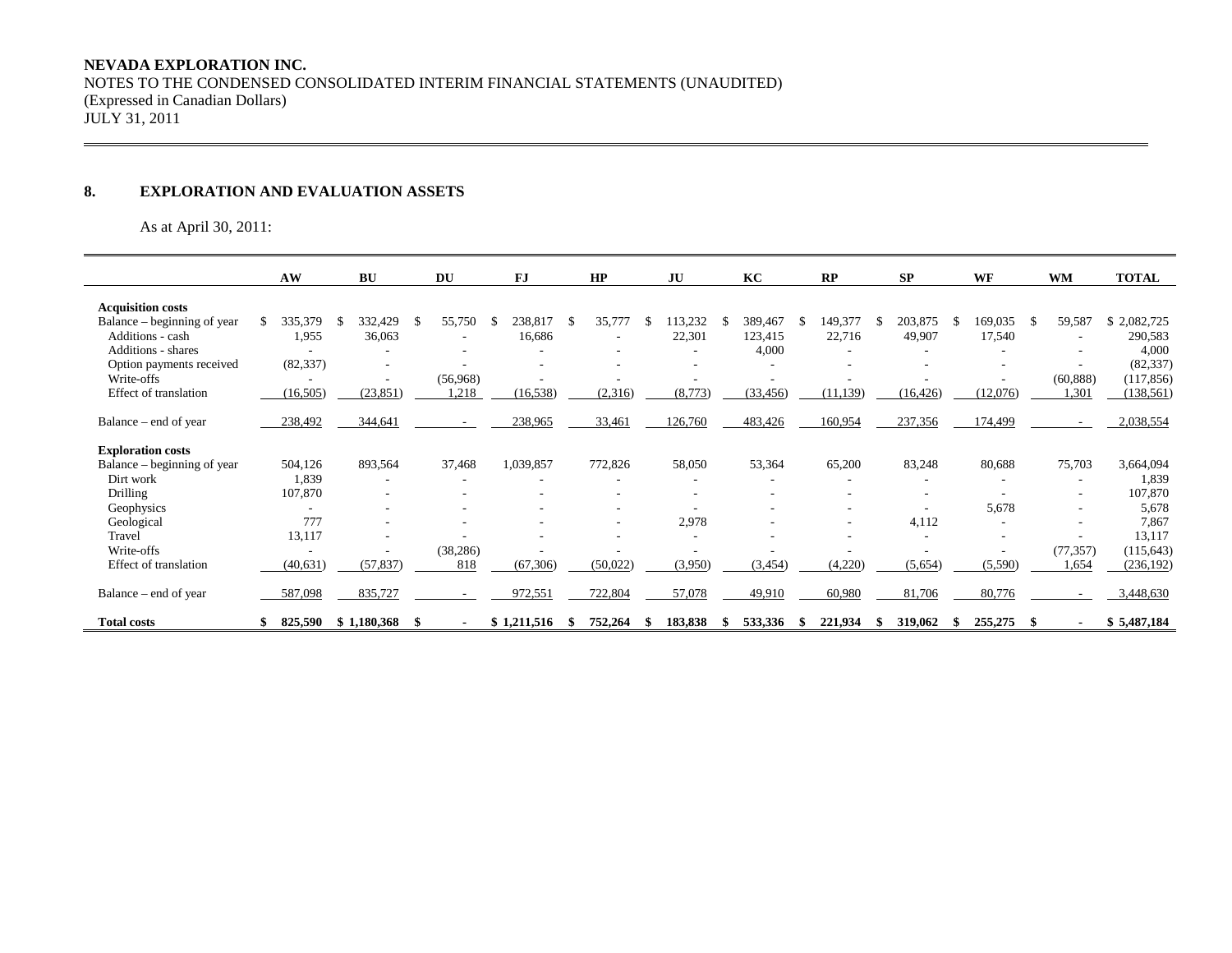#### **8. EXPLORATION AND EVALUATION ASSETS** (cont'd….)

#### **Awakening (AW)**

The Awakening Project is located in Humboldt County, Nevada, approximately 50 km north-northwest of Winnemucca, Nevada. The Company has a 100% interest in 432 (2010 – 420) claims (approx. 35.9 km<sup>2</sup>) at Awakening.

On July 1, 2008, the Company entered into a Mining Lease agreement with DIR Exploration Inc. ("DIR") on 15 claims (approx. 120 hectares), subject to a 3% NSR to DIR. Under the terms of the agreement, the Company is required to pay a minimum advance royalty of US\$60,000 annually commencing on the fourth anniversary.

On June 4, 2010, the Company entered into a Joint Venture Agreement with Northgate Minerals Corp. ("Northgate"), whereby Northgate may earn a joint venture interest in the Awakening Gold Project. Under the terms of the joint venture agreement, Northgate will have the option to earn a 51% interest in the Property by funding US\$4,100,000 in qualifying expenditures over 5 years and making US\$436,000 in cash payments by the third anniversary of the agreement, and if Northgate completes the initial 51% earn-in, Northgate may earn an additional 14%, for a total of 65%, by completing a feasibility report following 120 days after initial earn in. The Company received US\$87,000 upon the signing of the joint venture agreement. Another US\$87,000 was received on  $1<sup>st</sup>$  anniversary.

#### **Bull Creek (BU)**

The Bull Creek Project is located in Humboldt County, Nevada, approximately 60 km west-northwest of Winnemucca, Nevada. The Company has a 100% interest in  $264 (2010 - 297)$  claims (approx. 21.9 km<sup>2</sup>) at Bull Creek.

#### **Dunphy (DU)**

The Dunphy Project is located in Eureka County, Nevada, approximately 40 km east of Battle Mountain, Nevada. The Company had a 100% interest in 78 claims (approx.  $6.3 \text{ km}^2$ ) at Dunphy. The Company has abandoned its investment in the Dunphy Project, resulting in a charge to operations of \$95,254 during the period ended April 30, 2011.

#### **Fletcher Junction (FJ)**

The Fletcher Junction Project is located in Mineral County, Nevada, approximately 30 km southwest of Hawthorne, Nevada. The Company has a 100% interest in 117 (2010 – 127) claims (approx. 9.6 km<sup>2</sup>) at the Fletcher Junction Project, subject to a 1.25% net smelter return royalty ("NSR").

#### **Hot Pot (HP)**

On September 16, 2005, the Company entered into a Mining Lease Agreement at the Hot Pot Project located in Humboldt County, Nevada, approximately 30 km northwest of Battle Mountain, Nevada. Under the terms of the agreement, the Company is required to make annual payments of US\$20,000 on each anniversary, and the agreement is subject to a 3% NSR to the property owner. The Company also controls 6 claims (approx. 50 hectares) at Hot Pot. All of the Company's mineral interests at Hot Pot are subject to a 1.25% NSR.

On September 16, 2009, the Company entered into an Exploration Agreement with International Enexco Ltd. ("Enexco") whereby Enexco can earn a 51% interest in the Hot Pot Property by drilling 6,000 meters (19,600ft) over three years, with the option to earn an additional 19%, for 70% total, by drilling another 3,000 meters (9,800ft) during the fourth year. Enexco shall pay to the property owner all payments required to be made by the Company. Subsequent to the period ended July 31, 2011, Enexco has terminated the agreement and retains no interest in the project. (Note 18 v))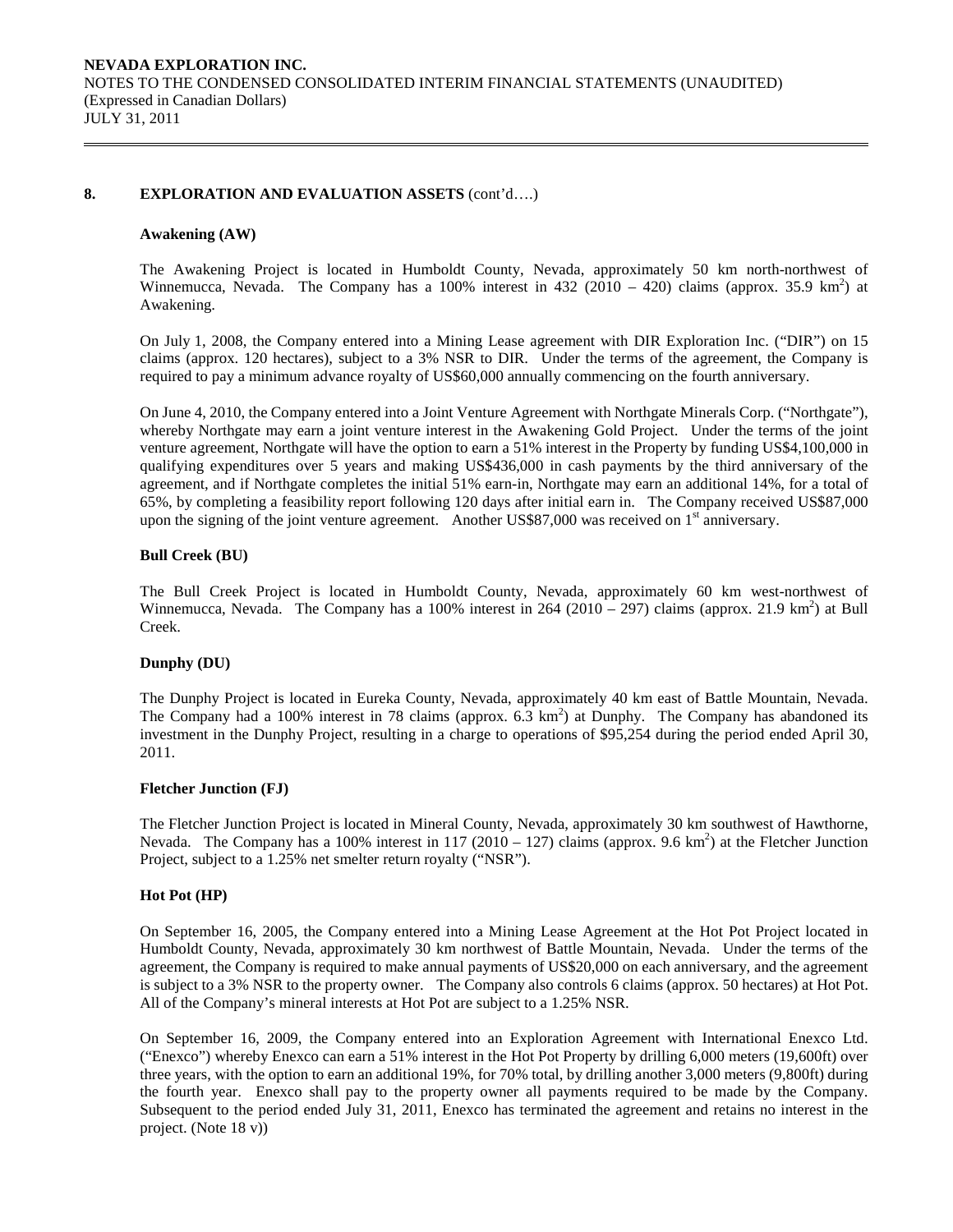### **8. EXPLORATION AND EVALUATION ASSETS** (cont'd….)

#### **Jungo (JU)**

The Jungo Property is located in both Humboldt and Pershing Counties, Nevada, approximately 60 km west of Winnemucca, Nevada. The Company has a 100% interest in  $156 (2010 - 192)$  claims (approx. 13.0 km<sup>2</sup>) at Jungo.

#### **Kelly Creek (KC)**

The Kelly Creek Project is located in Humboldt County, Nevada, approximately 40 km north-northwest of Battle Mountain, Nevada. The Company has a 100% interest in 581 claims (approx. 48.5 km<sup>2</sup>) at Kelly Creek.

On October 1, 2009, the Company entered into a Mining Lease and Option to Purchase Agreement with Genesis Gold Corporation ("Genesis"). Genesis has 100% interest in 254 claims (approx. 20.2 km<sup>2</sup>) at Kelly Creek under the Agreement, the Company is the Operator and has the option to purchase 100% of the Genesis claims for 100,000 common shares (50,000 shares issued in 2011, 50,000 shares issued in 2010) and US\$1,500,000, subject to a 1.5% Net Smelter Return Royalty ("Royalty"). The Company also has the option to purchase one half of the royalty (0.75%) for US\$750,000.

The Company shall pay to Genesis advance royalty payments as follows:

| $1st$ anniversary                       | 5.000  | (paid) |
|-----------------------------------------|--------|--------|
| $2nd$ , $3rd$ and $4th$ anniversary     | 10,000 |        |
| $5th$ and each subsequent anniversaries | 50,000 |        |

#### **Rye Patch (RP)**

The Rye Patch Project is located in Pershing County, Nevada, approximately 30 km northeast of Lovelock, Nevada. The Company has a 100% interest in 126 (2010 – 169) claims (approx. 10.0 km<sup>2</sup>) at Rye Patch. On May 22, 2008, the Company entered into a four year Mining Lease Agreement on an additional 65 hectares, subject to a 2.0% NSR. On November 9, 2010, an amendment to the agreement was made reducing the Company's annual payments from US\$10,000 to US\$5,000 effective May 22, 2010. The amendment also waived the exclusivity of the Company's option to purchase the property for US\$325,000. On July 21, 2008, the Company entered into a four year Mining Lease Agreement on an additional 16 hectares, subject to a 2% NSR. Under the terms of this agreement the Company is required to make annual payments of US\$6,000, and the Company has the option to purchase this property for US\$30,000. During the fiscal 2011 the Company did not make the annual payment of US\$6,000 as the Company is trying to re-negotiate this agreement. No notice of default has been received by the Company.

#### **Sand Pass (SP)**

The Sand Pass Project is located in Humboldt County, Nevada, approximately 10 km north of Winnemucca, Nevada. The Company has a 100% interest in  $145 (2010 - 197)$  claims (approx. 12.0 km<sup>2</sup>) at Sand Pass, and on July 10, 2008, the Company entered into a Mining Lease agreement for another 9.4  $km^2$ with multiple parties, subject to a 2% NSR. Under the terms of the agreement, the Company is required to make minimum lease payments of US\$31,000 each anniversary.

#### **Winnemucca Mountain (WM)**

The Winnemucca Mountain Project is located in Humboldt County, Nevada, approximately 5 km west of Winnemucca, Nevada. The Company had a 100% interest in 90 claims (approx. 7.3  $\text{km}^2$ ) at Winnemucca Mountain. The Company has abandoned its investment in the Winnemucca Mountain project, resulting in a charge to operations of \$138,245 during the period ended April 30, 2011.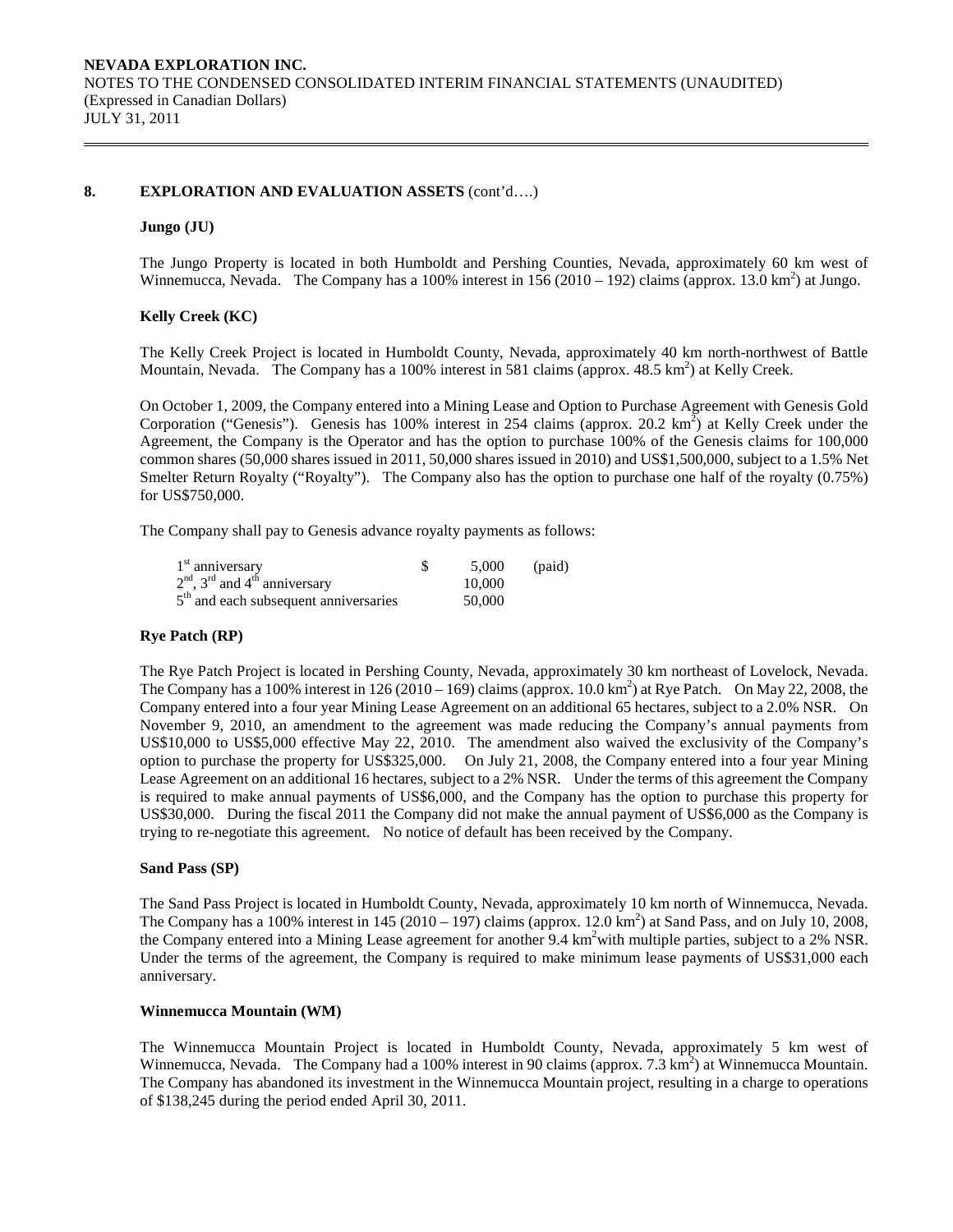#### 8. **EXPLORATION AND EVALUATION ASSETS** (cont'd....)

### **Whiskey Flats (WF)**

The Whiskey Flats Project is located in Mineral County, Nevada, approximately 20 km south of Hawthorne, Nevada. The Company has a 100% interest in 123 claims  $(9.4 \text{ km}^2)$  at Whiskey Flats.

## **9. RECLAMATION DEPOSITS AND BONDS**

|                       | July 31,<br>2011 | April 30,<br>2011 |      | May 1,<br>2010 |
|-----------------------|------------------|-------------------|------|----------------|
| <b>Bonds</b><br>_____ | \$<br>47,679     | \$<br>55,743      | - \$ | 91,320         |

Reclamation deposits are required by the U.S. Bureau of Land Management ("BLM") and the U.S. Forest Service ("USFS") to ensure that reclamation and clean-up work on the Company's properties will be completed to the satisfaction of the BLM and the USFS.

# **10. ACCOUNTS PAYABLES AND ACCRUED LIABILITIES**

Payables and accrued liabilities for the Company are as follows:

|                                                                                          | July 31,<br>2011                            | April 30,<br>2011                                             |     | May 1,<br>2010                                         |
|------------------------------------------------------------------------------------------|---------------------------------------------|---------------------------------------------------------------|-----|--------------------------------------------------------|
| Customer prepayments<br>Trade payables<br><b>Accrued</b> liabilities<br>Salaries payable | \$<br>60,197<br>10,668<br>63,500<br>110,623 | \$<br>$\overline{\phantom{a}}$<br>(8,045)<br>40,000<br>93,489 | \$  | $\overline{\phantom{a}}$<br>88,033<br>40,000<br>20,261 |
| Total                                                                                    | \$<br>244,988                               | \$<br>125.444                                                 | \$. | 148,294                                                |

## **11. LONG TERM DEBT**

The Company has entered into various agreements to lease vehicles and exploration equipment which terminate in years between 2012 and 2013, with blended monthly payments of principle and interest ranging from US\$667 and US\$1,618, bearing interest rates from 1.93% to 7.99% per annum. The finance lease obligation is payable as follows:

|                                                                      | July 31,<br>2011      |   | April 30,<br>2011  |   | May 1,<br>2010     |
|----------------------------------------------------------------------|-----------------------|---|--------------------|---|--------------------|
| Lease obligations<br>Deduct: amount representing interest            | \$<br>26,668<br>(596) | S | 32,903<br>(958)    | S | 63,173<br>(3,590)  |
| Present value of minimum lease payments due<br>Less: current portion | 26,072<br>(21,012)    |   | 31,945<br>(25,063) |   | 59,583<br>(25,296) |
|                                                                      | \$<br>5.060           |   | 6.882              |   | 34,287             |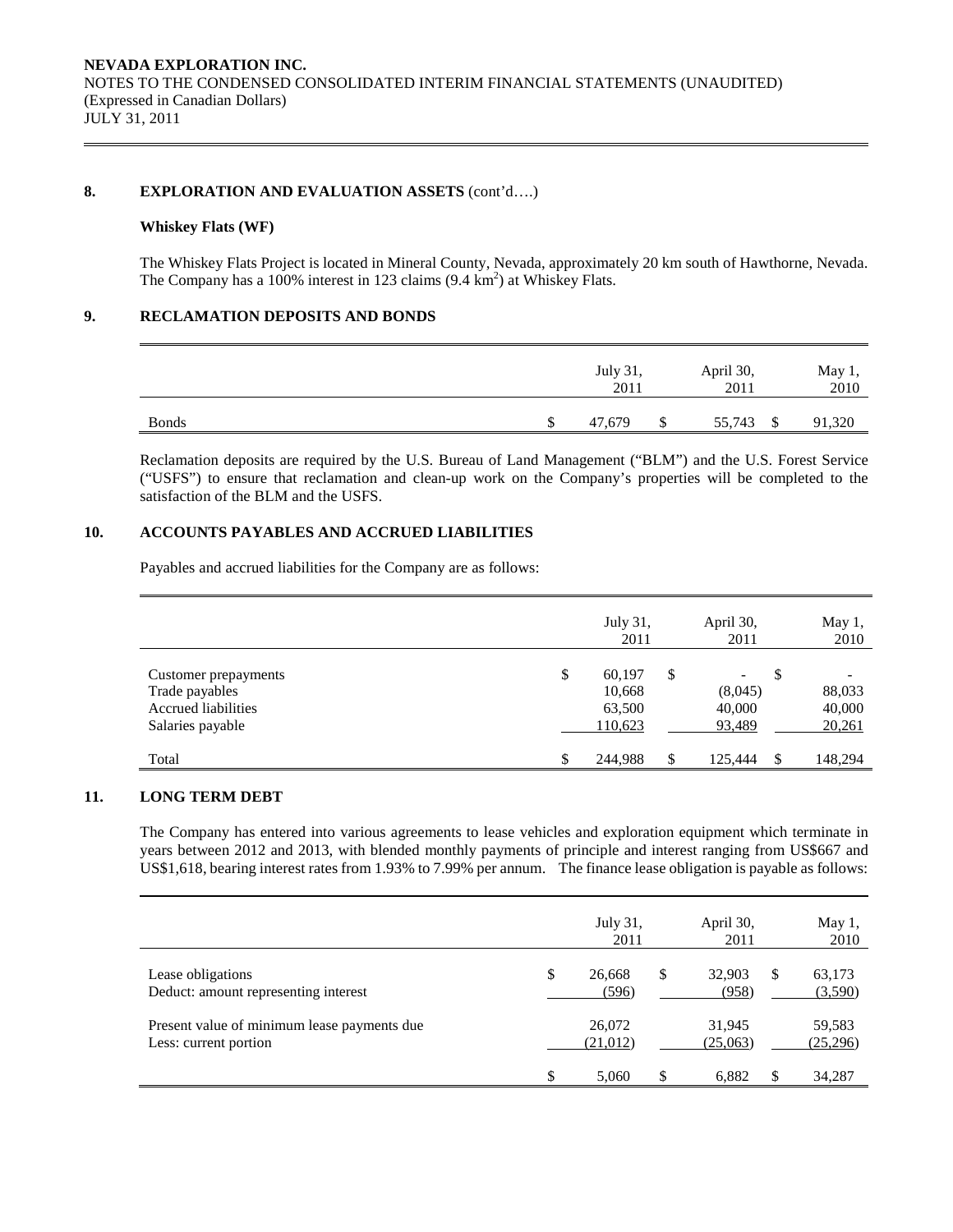### **11. LONG TERM DEBT** (cont'd….)

Remaining fiscal principle repayments of long-term debt are as follows:

| 2012<br>2013 | S | 19,123<br>6.949 |
|--------------|---|-----------------|
|              |   | 26,072          |

## **12. CAPITAL STOCK AND RESERVES**

a) Authorized share capital:

As at July 31, 2011, the authorized share capital of the Company was: Unlimited number of common shares without par value; Unlimited number of preferred shares without par value; All issued shares are fully paid.

b) Issued share capital:

 During the period ended July 31, 2011 the Company completed a non-brokered private placement by issuing 4,650,000 Units at a price of \$0.08 per Unit for total gross proceeds of \$372,000. Each unit consists of one common share and one-half of one non-transferable common share purchase warrant. Each whole warrant entitles the holder to purchase one common share at a price of \$0.12 for a period of one year. Fair value allocated in connection to these warrants was \$37,937. In connection with the private placement, the Company:

- a) paid cash share issuance costs of \$15,280; and
- b) issued 191,000 agent warrants with a fair value of \$3,470.

During the year ended April 30, 2011 the Company:

- i) completed a non-brokered private placement by issuing 11,258,000 Units at a price of \$0.05 per Unit for total gross proceeds of \$562,900. Each unit consists of one common share and one-half of one non-transferable common share purchase warrant. Each whole warrant entitles the holder to purchase one common share at a price of \$0.10 for a period of 12 months. Fair value allocated in connection to these warrants was \$80,795. In connection with the private placement, the Company:
	- a) paid cash share issuance costs of \$21,647; and
	- b) issued 56,000 agent warrants with a fair value of \$1,089.
- ii) issued 50,000 common shares in connection with a Lease and Option to Purchase Agreement with Genesis Gold Corporation on their HP claims, which form a portion of the Company's KC project in Humboldt Country, Nevada (Note 8).
- iii) completed a non-brokered private placement by issuing 2,601,074 Units at a price of \$0.07 for total gross proceeds of \$182,075. Each unit consists of one common share and one-half of one non-transferable common share purchase warrant. Each whole warrant entitles the holder to purchase one common share at a price of \$0.10 for a period of 12 months. Fair value allocated in connection to these warrants was \$29,068. In connection with the private placement, the Company: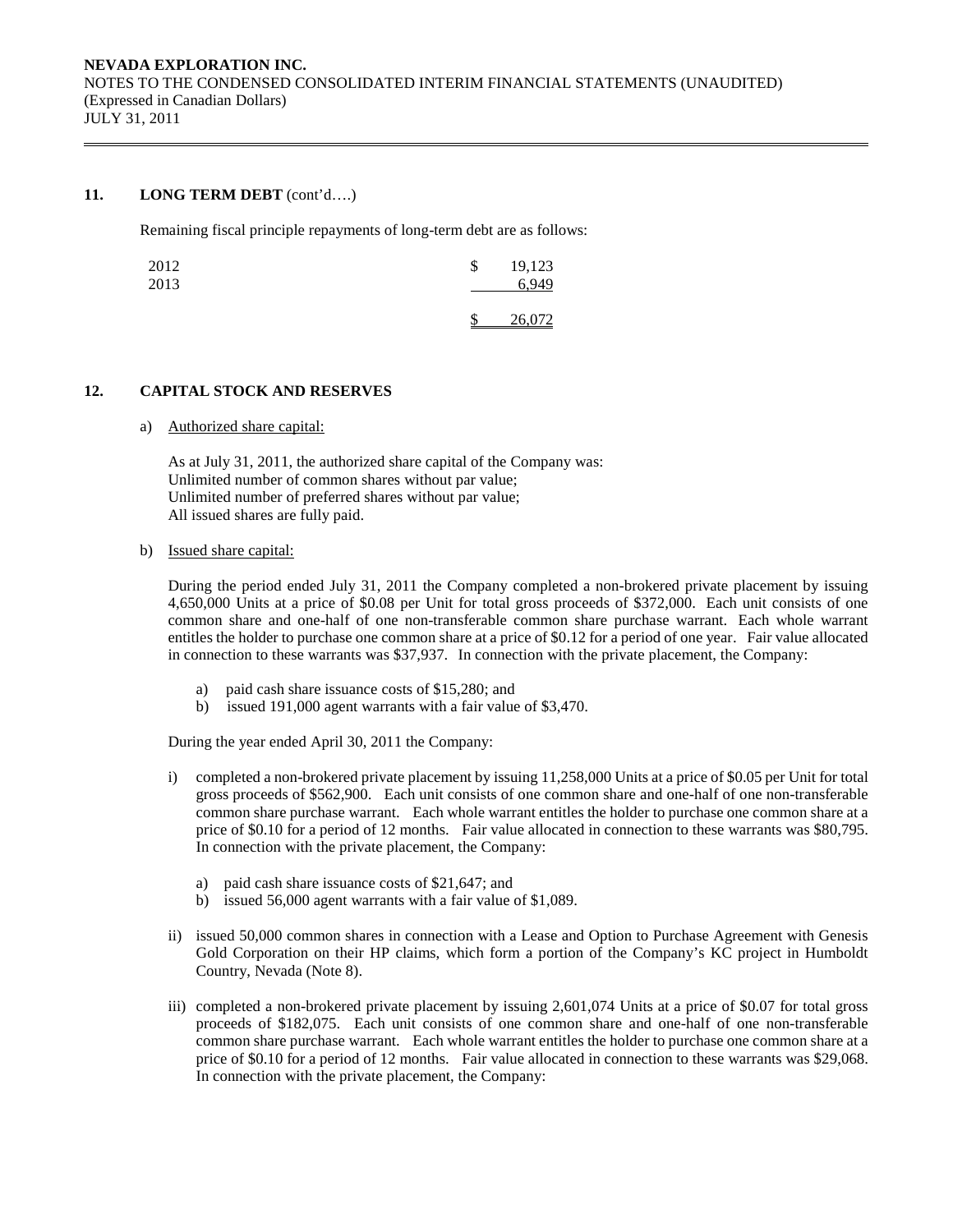## **12. CAPITAL STOCK AND RESERVES** (cont'd…)

- b) Issued share capital: (cont'd…)
	- a) paid cash share issuance costs of \$3,898; and
	- b) issued 7,500 agent warrants with a fair value of \$285.
	- iv) issued 532,000 common shares at \$0.05 per share to reimburse a firm in which an officer and director of the Company is a partner for \$26,600 accounting services rendered in the ordinary course of business.
	- v) completed a non-brokered private placement by issuing 3,225,000 Units at a price of \$0.08 per Unit for total gross proceeds of \$258,000. Each unit consists of one common share and one-half of one non-transferable common share purchase warrant. Each whole warrant entitles the holder to purchase one common share at a price of \$0.12 for a period of 12 months. Fair value allocated in connection to these warrants was \$32,131. In connection with the private placement the Company:
	- a) Paid cash share issue costs of \$18,878; and
	- b) Issued 212,000 agent warrants with a fair value of \$5,428.
- c) Options

During the period ended July 31, 2011, the Company recorded total stock-based compensation of \$1,821 for options vested.

The Company has a stock option plan under which it is authorized to grant options to executive officers and directors, employees and consultants enabling them to acquire up to 10% of the issued and outstanding common stock of the Company. Under the plan, the exercise price of each option equals the market price, minimum price or a discounted price of the Company's stock as calculated on the date of grant. The options can be granted for a maximum term of five years, and generally vest over a 3 year period.

During the year ended April 30, 2011, the Company:

- i) granted  $3,100,000$  stock options  $(2010 1,900,000)$  resulting in stock-based compensation of \$257,011 (2010 – \$282,500) using the Black-Scholes Option Pricing model. The weighted average fair value of the options granted was \$0.08 (2010 - \$0.15) per option.
- ii) re-priced the exercise price of Nil options (2010 1,550,000) resulting in an incremental fair value of \$Nil (2010 - \$49,200) using the Black-Scholes Option Pricing model. The original exercise prices were \$Nil (2010 - \$0.60 - \$1.00). \$3,166 (2010 - \$45,963) was recorded this year; the remainder will be recorded in future periods to match the vesting periods. The weighted average incremental fair value of the options re-priced was \$Nil (2010 - \$0.03) per option.
- iii) recorded total stock-based compensation expense of \$356,886 (2010 \$546,166) for options vested.

Option pricing models require the use of estimates and assumptions including the expected volatility. Changes in underlying assumptions can materially affect the fair value estimates. The following weighted average assumptions were used for the Black-Scholes valuation of options granted during the period: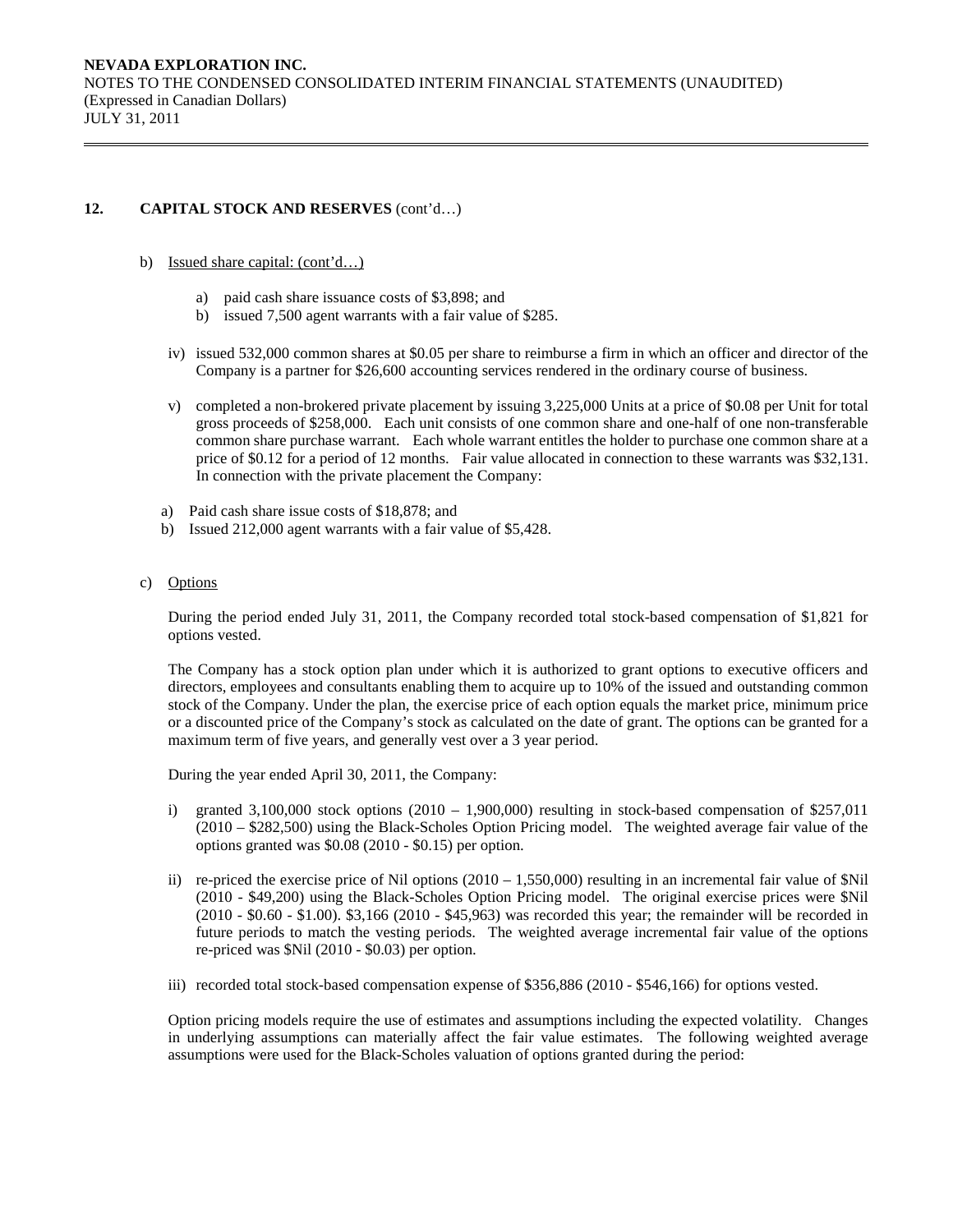# **12. CAPITAL STOCK AND RESERVES** (cont'd…)

# c) Options (cont'd….)

|                          | Granted<br>2012 | Granted<br>2011 |
|--------------------------|-----------------|-----------------|
|                          |                 |                 |
| Risk-free interest rate  |                 | 2.41%           |
| Expected life of options |                 | 5 years         |
| Annualized volatility    |                 | 156.91%         |
| Dividend rate            |                 | 0.00%           |

Stock option transactions are summarized as follows:

|                                                               | Number of<br>Options                |    | Weighted<br>Average<br>Exercise<br>Price |
|---------------------------------------------------------------|-------------------------------------|----|------------------------------------------|
| Outstanding, May 1, 2010<br>Granted<br>Expired                | 4,650,000<br>3,100,000<br>(400,000) | -S | 0.31<br>0.10<br>(0.80)                   |
| Outstanding, April 30, 2011<br>Cancelled                      | 7,350,000<br>(550,000)              |    | 0.20<br>(0.15)                           |
| Outstanding, July 31, 2011                                    | 6,800,000                           | \$ | 0.20                                     |
| Options exercisable at July 31, 2011                          | 6,800,000                           | -S | 0.20                                     |
| Weighted average fair value of options granted for the period |                                     | \$ |                                          |

As at July 31, 2011, the following incentive stock options are outstanding:

| Number<br>of Options                                                                                             | Exercise<br>Price                                                          | <b>Expiry Date</b>                                                                                                                                                 |  |
|------------------------------------------------------------------------------------------------------------------|----------------------------------------------------------------------------|--------------------------------------------------------------------------------------------------------------------------------------------------------------------|--|
| 400,000<br>500,000<br>150,000<br>150,000<br>550,000<br>200,000<br>1,150,000<br>600,000<br>3.100.000<br>6,800,000 | \$<br>0.15<br>0.60<br>0.95<br>1.00<br>0.15<br>0.15<br>0.16<br>0.17<br>0.10 | March 9, 2012<br>April 23, 2012<br>June 8, 2012<br>June 11, 2012<br>March 4, 2013<br>June 10, 2013<br>September 30, 2014<br>November 17, 2014<br>December 31, 2015 |  |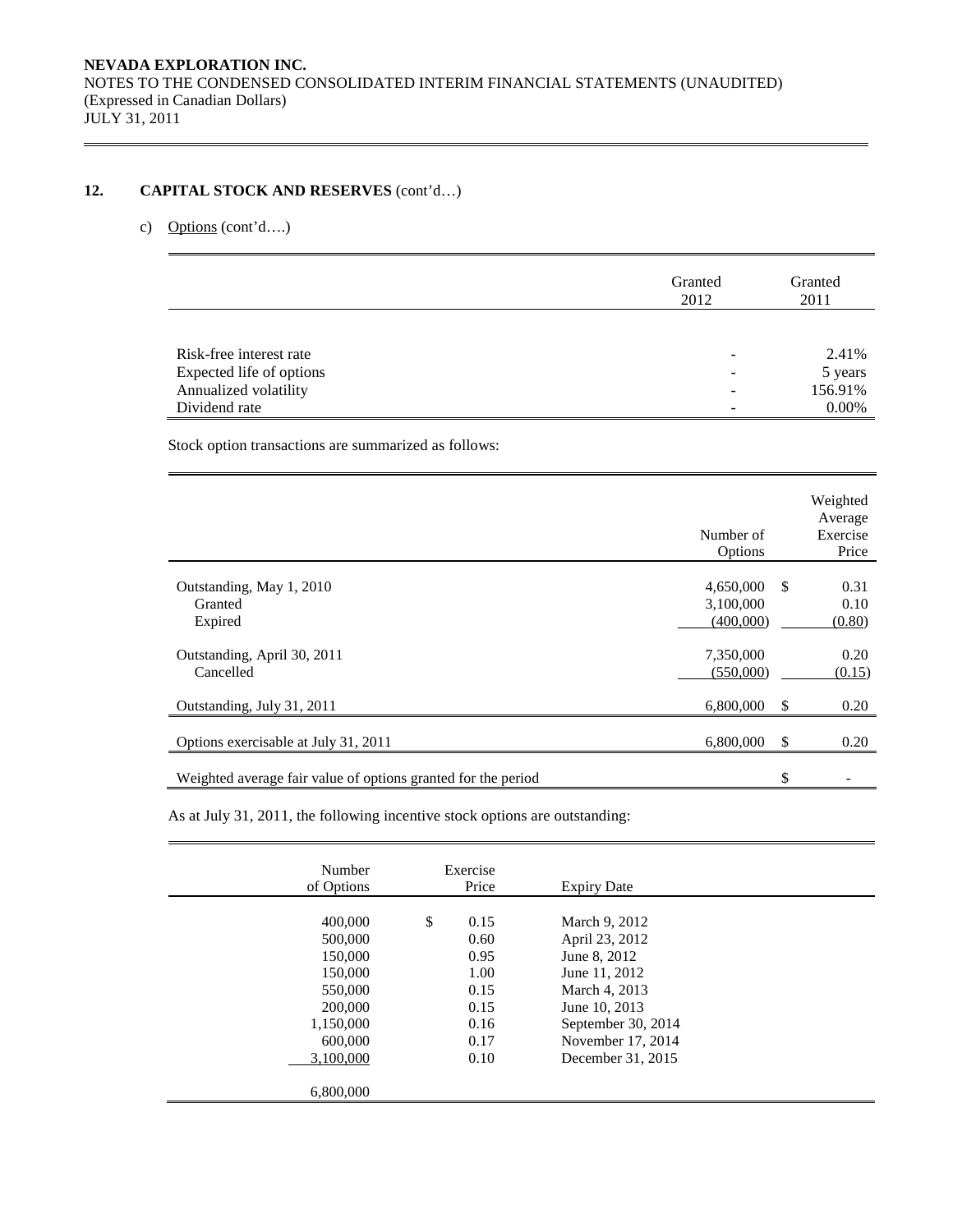# 12. CAPITAL STOCK AND RESERVES  $(cont'd...)$

## d) Warrants

Warrant transactions are summarized as follows:

|                                                   | Number of<br>Warrants                  |     | Weighted<br>Average<br>Exercise<br>Price |
|---------------------------------------------------|----------------------------------------|-----|------------------------------------------|
| Outstanding, May 1, 2010<br>Granted               | 12,329,037<br>8,817,537                | -\$ | 0.12<br>0.10                             |
| Outstanding, April 30, 2011<br>Granted<br>Expired | 21,146,574<br>2,516,000<br>(1,670,200) |     | 0.12<br>0.12<br>(0.22)                   |
| Outstanding, July 31, 2011                        | 21,992,374                             | -S  | 0.10                                     |
| Warrants exercisable at July 31, 2011             | 19,476,374                             | \$  | 0.10                                     |

As at July 31, 2011, the following warrants are outstanding:

| Number<br>of Warrants                                                                         |                                     | Exercise<br>Price                                          | <b>Expiry Date</b>                                                                                                                   |  |
|-----------------------------------------------------------------------------------------------|-------------------------------------|------------------------------------------------------------|--------------------------------------------------------------------------------------------------------------------------------------|--|
| 4,019,481<br>6,639,356<br>$*4,154,000$<br>$*1,531,000$<br>1,308,037<br>1,824,500<br>2,516,000 | (i)<br>(ii)<br>(iii)<br>(iv)<br>(v) | \$<br>0.30<br>0.10<br>0.10<br>0.10<br>0.10<br>0.12<br>0.12 | August 20, 2011<br>September 2, 2011<br>August 26, 2011<br>September 23, 2011<br>November 5, 2011<br>March 22, 2012<br>July 30, 2012 |  |
| 21,992,374                                                                                    |                                     |                                                            |                                                                                                                                      |  |

(i) includes 161,000 agent warrants.

(ii) includes 56,000 agent warrants.

(iii) includes 7,500 agent warrants.

(iv) includes 212,000 agent warrants.

(v) Includes 191,000 agent warrants, hold period expiring November 30, 2011.

\* expired unexercised subsequent to the period ended.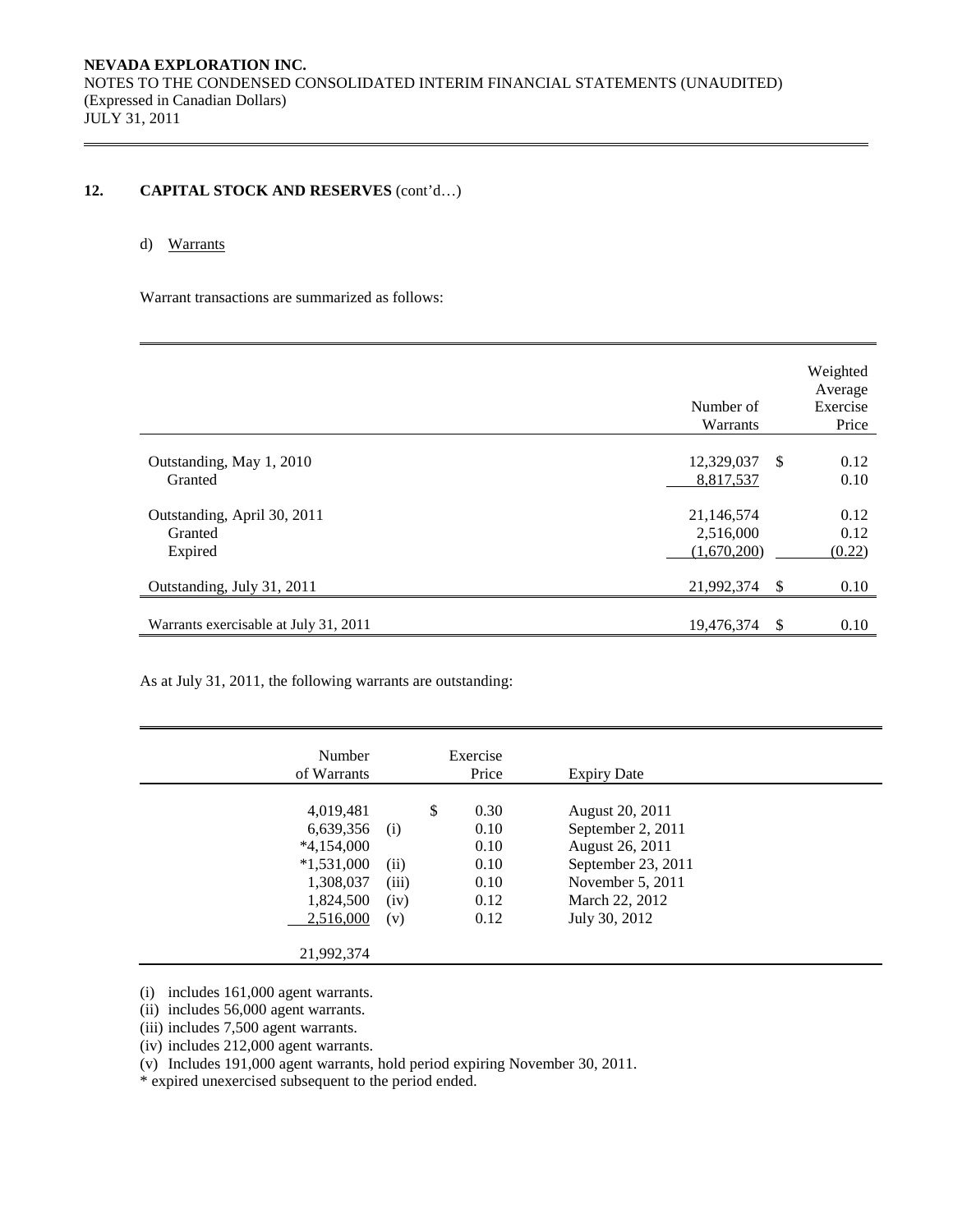#### **13. SUPPLEMENTAL DISCLOSURE WITH RESPECT TO CASH FLOWS**

The Company had the following significant non-cash transactions:

The Company did not have significant non-cash transactions during the period ended July 31, 2011.

During the year ended April 30, 3011, the Company:

- i) issued 50,000 shares with a fair value of \$4,000 for mineral properties.
- ii) issued 532,000 shares with a fair value of \$532,000 for debt.

## **14. COMMITMENTS**

The Company has the following commitments:

a) The Company has entered into a lease agreement for premises expiring on November 30, 2012. The future minimum lease payments, by fiscal year, are as follows:

|              | <b>CDN</b>             | US                     |
|--------------|------------------------|------------------------|
| 2012<br>2013 | \$<br>64,000<br>52,000 | \$<br>67,000<br>54,000 |
|              | \$<br>116,000          | \$<br>121,000          |

b) The Company has various commitments relating to its mineral properties as disclosed in Note 8.

# **15. SEGMENTED INFORMATION**

The Company operates in one industry segment, being the acquisition, exploration and development of resource properties. Geographic information is as follows:

|                                                                            |                     | July 31,<br>2011                  |    | April 30,<br>2011                 |           | May 1,<br>2010                    |
|----------------------------------------------------------------------------|---------------------|-----------------------------------|----|-----------------------------------|-----------|-----------------------------------|
| Capital assets:<br><b>United States</b><br>Equipment<br>Mineral properties | $\mathbb{S}$<br>\$. | 156,145<br>5,474,320<br>5,630,465 | -S | 171,331<br>5,487,184<br>5,658,515 | -S<br>\$. | 305,447<br>5,746,819<br>6,052,266 |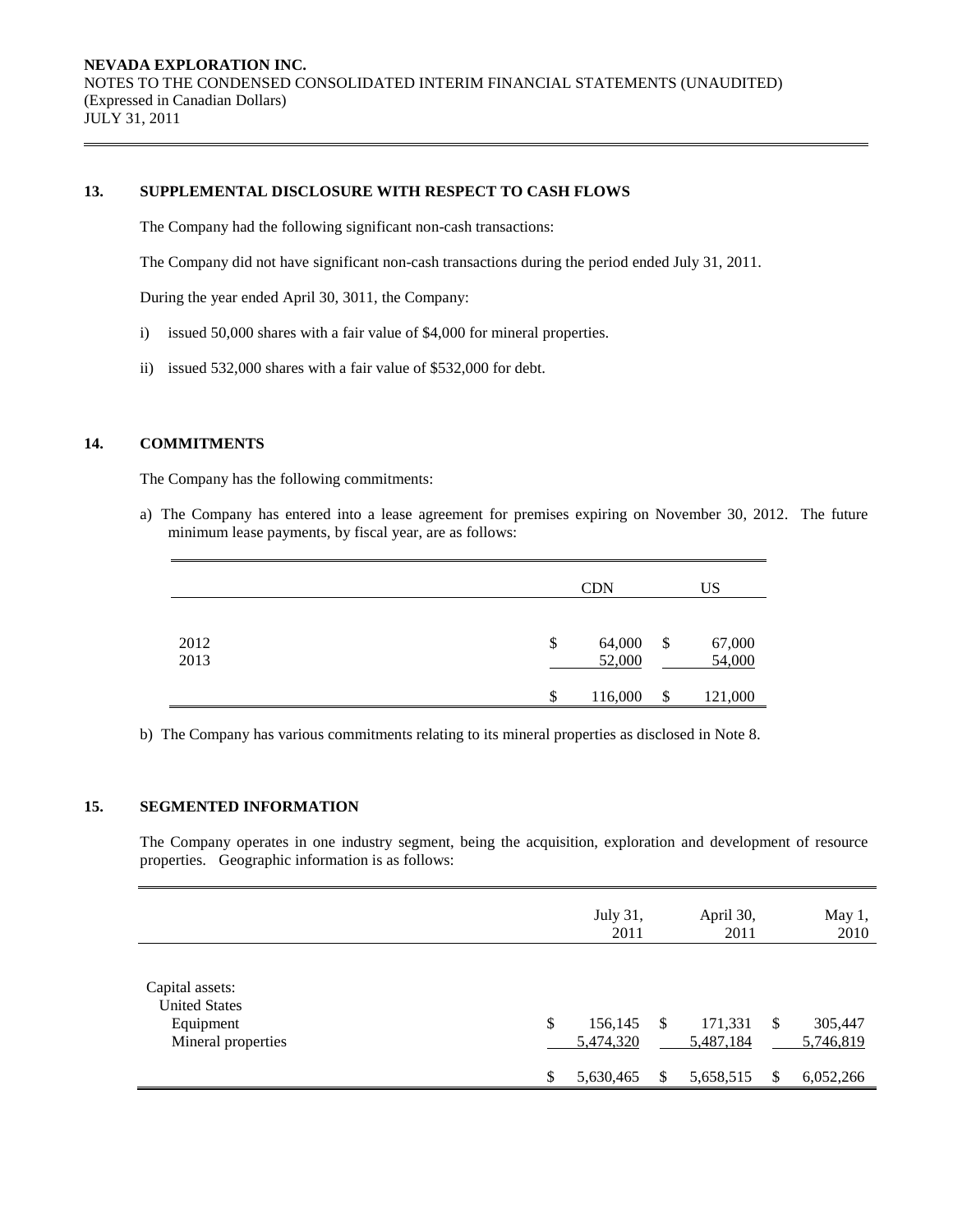## **16. CAPITAL AND FINANCIAL RISK MANAGEMENT**

#### **Capital management**

In order to maintain its capital structure, the Company, is dependent on equity funding and when necessary, raises capital through the issuance of equity instruments, primarily comprised of common shares and incentive stock options. In the management of capital, the Company includes the components of shareholders' equity as well as cash.

The Company prepares annual estimates of exploration expenditures and monitors actual expenditures compared to the estimates to ensure that there is sufficient capital on hand to meet ongoing obligations. The Company's investment policy is to invest its cash in highly liquid short-term deposits with terms of one year or less and which can be liquidated after thirty days without interest penalty. The Company currently has insufficient capital to fund its exploration programs and is reliant on completing an equity financing to fund further exploration. The Company is not subject to any externally imposed capital requirements.

There were no changes in the Company's approach to capital management during the period ended July 31, 2011.

#### **Fair value**

Financial instruments measured at fair value are classified into one of three levels in the fair value hierarchy according to the relative reliability of the inputs used to estimate the fair values. The three levels of the fair value hierarchy are:

Level 1 – Unadjusted quoted prices in active markets for identical assets or liabilities;

Level 2 – Inputs other than quoted prices that are observable for the asset or liability either directly or indirectly; and

Level 3 – Inputs that are not based on observable market data.

The carrying value of cash, amounts receivable and accounts payable and accrued liabilities approximated their fair value because of the short-term nature of these instruments.

Financial instruments measured at fair value on the balance sheet are summarized in levels of fair value hierarchy as follows:

|        |   |         | <b>July 31, 2011</b> |                          |
|--------|---|---------|----------------------|--------------------------|
| Assets |   | Level 1 | Level 2              | Level 3                  |
| Cash   | S | 676,108 | - S<br>-             | $\overline{\phantom{0}}$ |

#### **Financial risk factors**

The Company's risk exposures and the impact on the Company's financial instruments are summarized below:

### *Credit risk*

 Credit risk is the risk of loss associated with a counterparty's inability to fulfill its payment obligations. The Company's credit risk is primarily attributable to cash. Management believes that the credit risk concentration with respect to cash is remote as it maintains accounts with highly-rated financial institutions.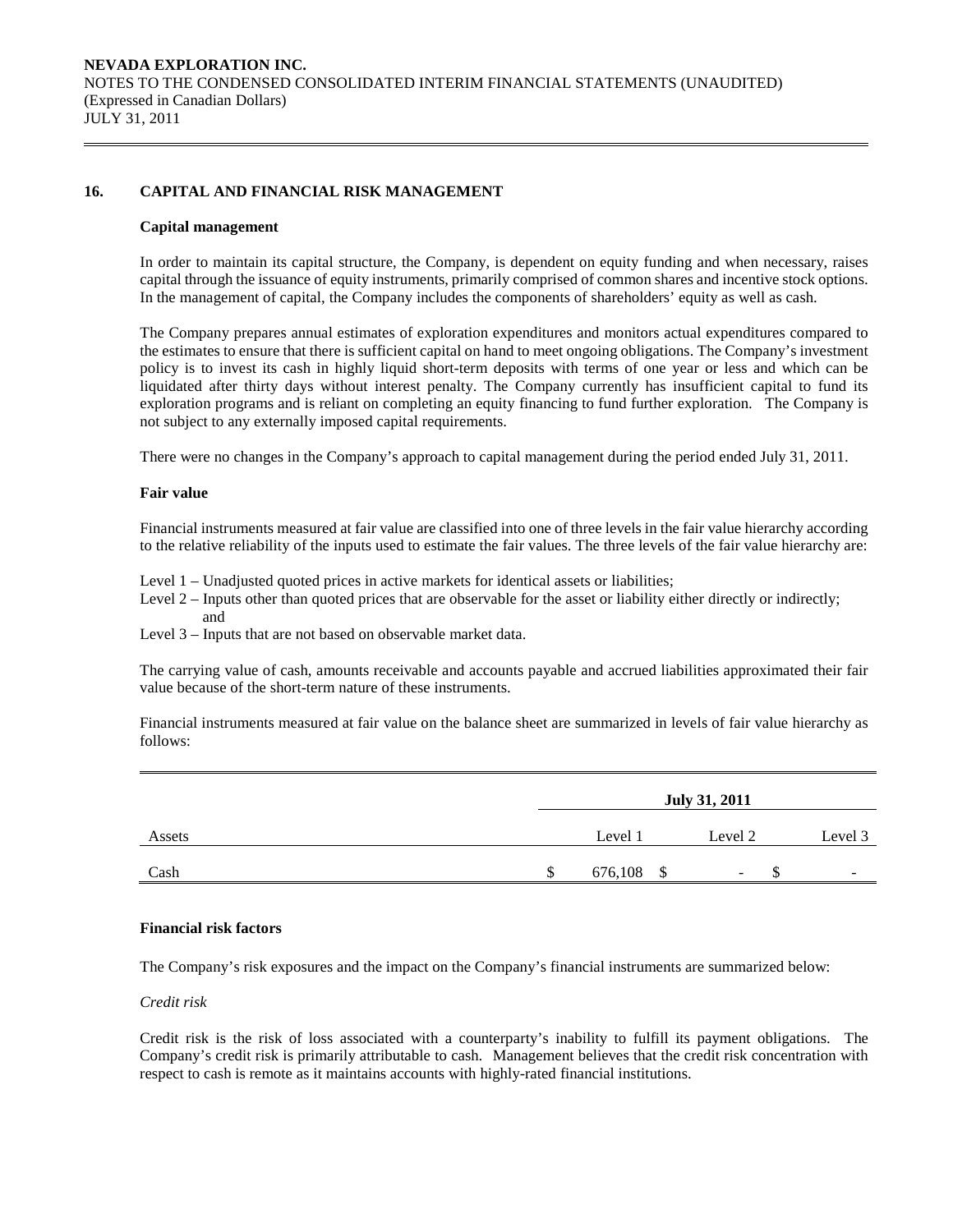## 16. CAPITAL AND FINANCIAL RISK MANAGEMENT  $(cont'd...)$

#### **Financial risk factors** (cont'd…)

#### *Liquidity risk*

Liquidity risk is the risk that the Company will not be able to meet its financial obligations as they fall due. The Company manages liquidity risk through the management of its capital structure and financial leverage, as outlined in above ("Capital Management"). It also manages liquidity risk by continuously monitoring actual and projected cash flows. The Board of Directors reviews and approves the Company's operating and capital budgets, as well as any material transactions out of the normal course of business.

As at July 31, 2011, the Company had a cash balance of \$676,108 (April 30, 2011 - \$151,145; May 1, 2010 - \$55,253) to settle current liabilities of \$266,000 (April 30, 2011 - \$150,507; May 1, 2010 - \$173,590) as a result of the limited cash the Company is exposed to liquidity risk and is reliant on the Company's ability to complete an equity financing.

#### *Foreign country risk*

Country risk is the risk associated with changes in the business environment that could affect the profits or the value of the assets in a specific country. The Company's exploration activities are located in the United States, and while it does not foresee country risk as being problematic, the country risk is out of the control of the Company.

#### *Market risk*

Market risk is the risk of loss that may arise from changes in market factors such as interest rates, foreign exchange rates, and commodity and equity prices.

(a) Interest rate risk

 The Company is exposed to interest rate risk to the extent that the cash maintained at the financial institutions is subject to floating rate of interest. The interest rate risks on cash and on the Company's obligations are not considered significant.

(b) Price risk

The Company is exposed to price risk with respect to commodity and equity prices. Equity price risk is defined as the potential adverse impact on the Company's earnings due to movements in individual equity prices or general movements in the level of the stock market. Commodity price risk is defined as the potential adverse impact on earnings and economic value due to commodity price movements and volatilities. The Company closely monitors commodity prices of oil, individual equity movements, and the stock market to determine the appropriate course of action to be taken by the Company.

(c) Foreign currency risk

The Company is exposed to financial risk arising from fluctuations in foreign exchange rates and the degree of volatility of these rates. A significant portion of the Company's expenses is denominated in US dollars. Consequently, certain assets, liabilities and operating expenses are exposed to currency fluctuations. The Company does not use derivative instruments to reduce its exposure to foreign currency risk.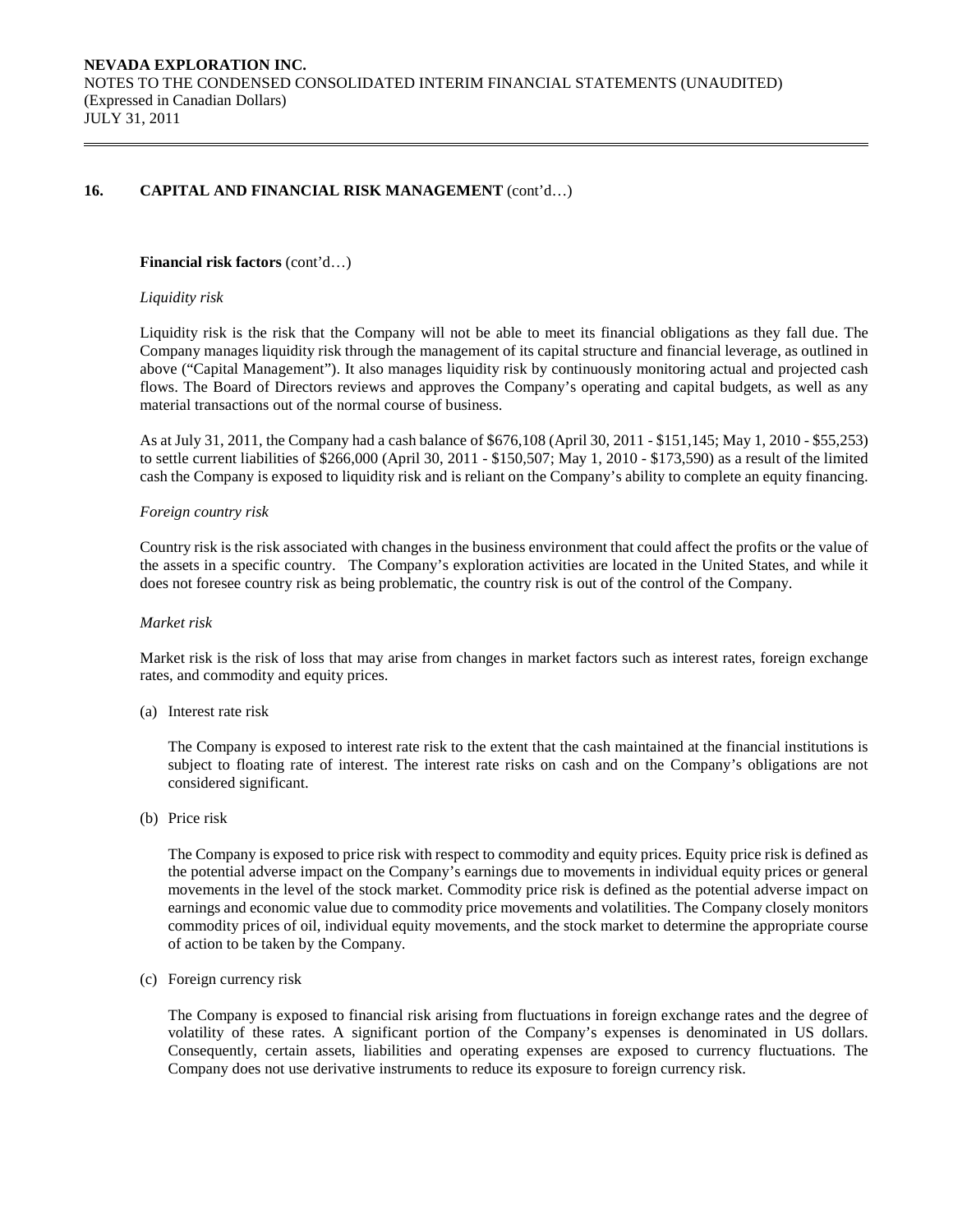### 16. CAPITAL AND FINANCIAL RISK MANAGEMENT (cont'd...)

#### (c) Foreign currency risk (cont'd…)

At July 31, 2011, the Company is exposed to currency risk through the following assets and liabilities denominated in US dollars:

|                                          |    | <b>CDN</b> |    | US.        |
|------------------------------------------|----|------------|----|------------|
| Cash                                     | \$ | 260,567    | S  | 272,702    |
| Accounts receivable                      |    | 45,609     |    | 47,733     |
| Loans receivable                         |    | 8,443      |    | 8,836      |
| Prepaid expenses and other               |    | 14,789     |    | 15,478     |
| Deposits and bonds                       |    | 47,679     |    | 49,900     |
| Equipment                                |    | 156,145    |    | 163,417    |
| Exploration and evaluation assets        |    | 5,474,320  |    | 5,729,273  |
| Accounts payable and accrued liabilities |    | (179, 230) |    | (187, 577) |
| Long term debt                           |    | (26,072)   |    | (27, 286)  |
|                                          | S  | 5.802.250  | \$ | 6.072.476  |

#### *Net exposure*

Based on the above net exposures as at July 31, 2011, and assuming all other variables remain constant, a 1% change in the value of the US dollar against the Canadian dollar would result in an increase/decrease of \$60,725 in the loss from operations.

#### **17. FIRST TIME ADOPTION OF IFRS**

 As stated in Note 2, these are the Company's first condensed consolidated interim financial statements for the three month period ended July 31, 2011 covered by the first annual condensed consolidated interim financial statements prepared in accordance with IFRS.

The accounting policies in Note 2 have been applied as follows:

- in preparing the condensed consolidated interim financial statements for the three months ended July 31, 2011;
- the comparative information for the three months ended July 31, 2010;
- the statement of financial position as at April 30, 2011; and
- the preparation of an opening IFRS statement of financial position on the Transition Date, May 1, 2010.

In preparing the opening IFRS statement of financial position, comparative information for the period ended July 31, 2010 and the financial statements for the year ended April 30, 2011, the Company has adjusted amounts reported previously in financial statements prepared in accordance with Canadian GAAP ("Canadian GAAP").

 An exploration of how the transition from Canadian GAAP to IFRS has affected the Company's financial position, financial performance and cash flows is set out in the following tables.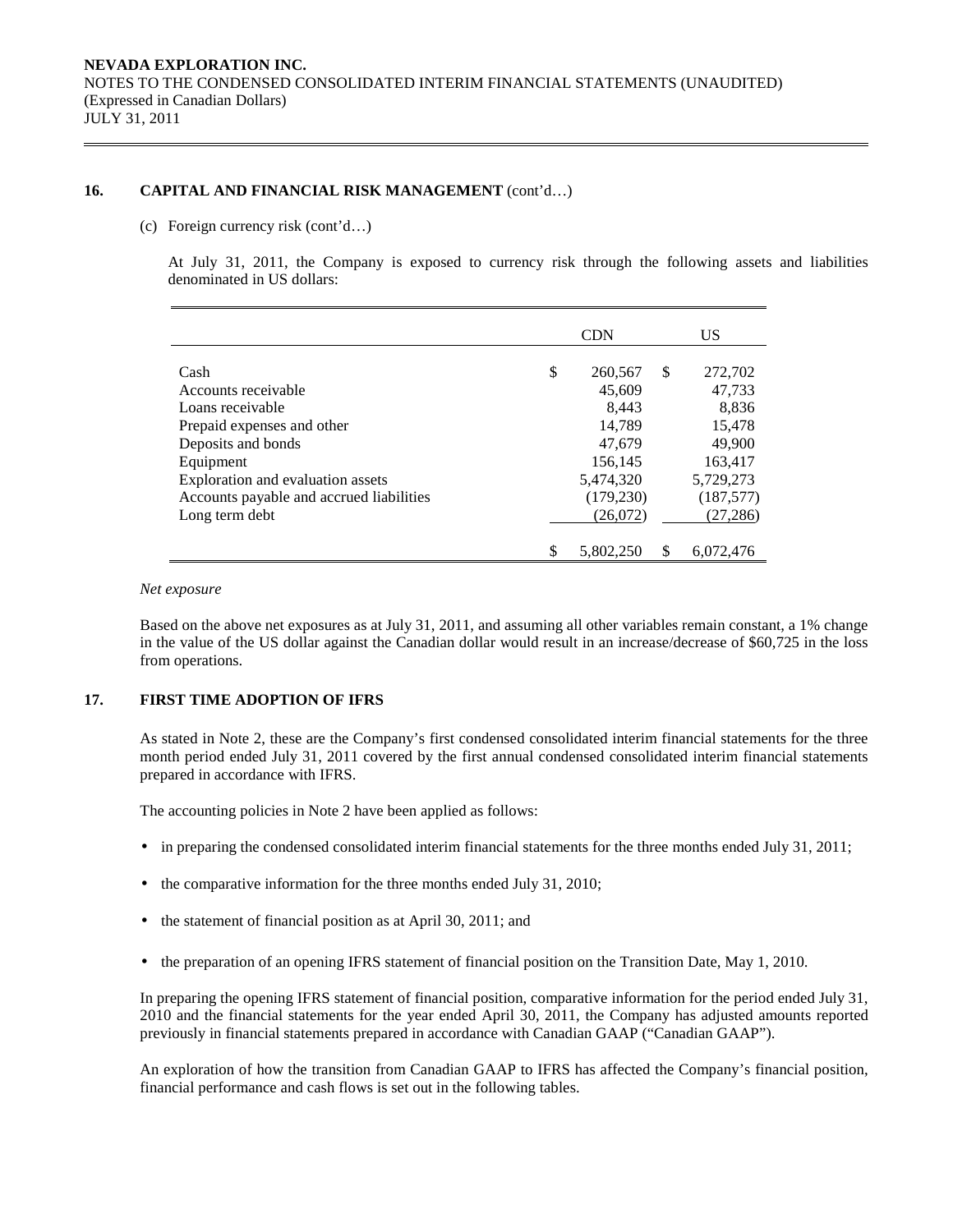## 17. **FIRST TIME ADOPTION OF IFRS** (cont'd...)

The guidance for the first time adoption of IFRS are set out in IFRS 1. IFRS 1 provides for certain mandatory exceptions and optional exemptions for the first time adopters of IFRS. The Company has elected to take the following IFRS 1 optional exemptions:

i) Business combinations

IFRS 1 provides the option to apply IFRS 3, Business Combinations, retrospectively or prospectively from the Transition Date. The retrospective basis would require restatement of all business combinations that occurred prior to the Transition Date. The Company elected not to retrospectively apply IFRS 3 to business combinations that occurred prior to its Transition Date and such business combinations have not been restated.

ii) Share-based payments

IFRS 2, Share-based Payments, encourages application of its provisions to equity instruments granted on or before November 7, 2002, but permits the application only to equity instruments granted after November 7, 2002 that had not vested by the Transition Date. The Company elected to take the exemption available under IFRS 1 and applied IFRS 2 for all equity instruments granted after November 7, 2002 that had not vested by the Transition Date.

iii) Cumulative translation differences

IFRS 1 allows a first-time adopter to not comply with the requirement of IAS 21 *The effects of Changes in Foreign Exchange Rates* for cumulative translation differences that existed at the date of transition to IFRS. The Company has chosen to apply this election and has eliminated the cumulative translation differences and adjusted deficit by the same amount at the date of transition to IFRS. If, subsequent to adoption, a foreign operation is disposed of, the translation differences that arose before the date of transition to IFRS will not affect the gain or loss on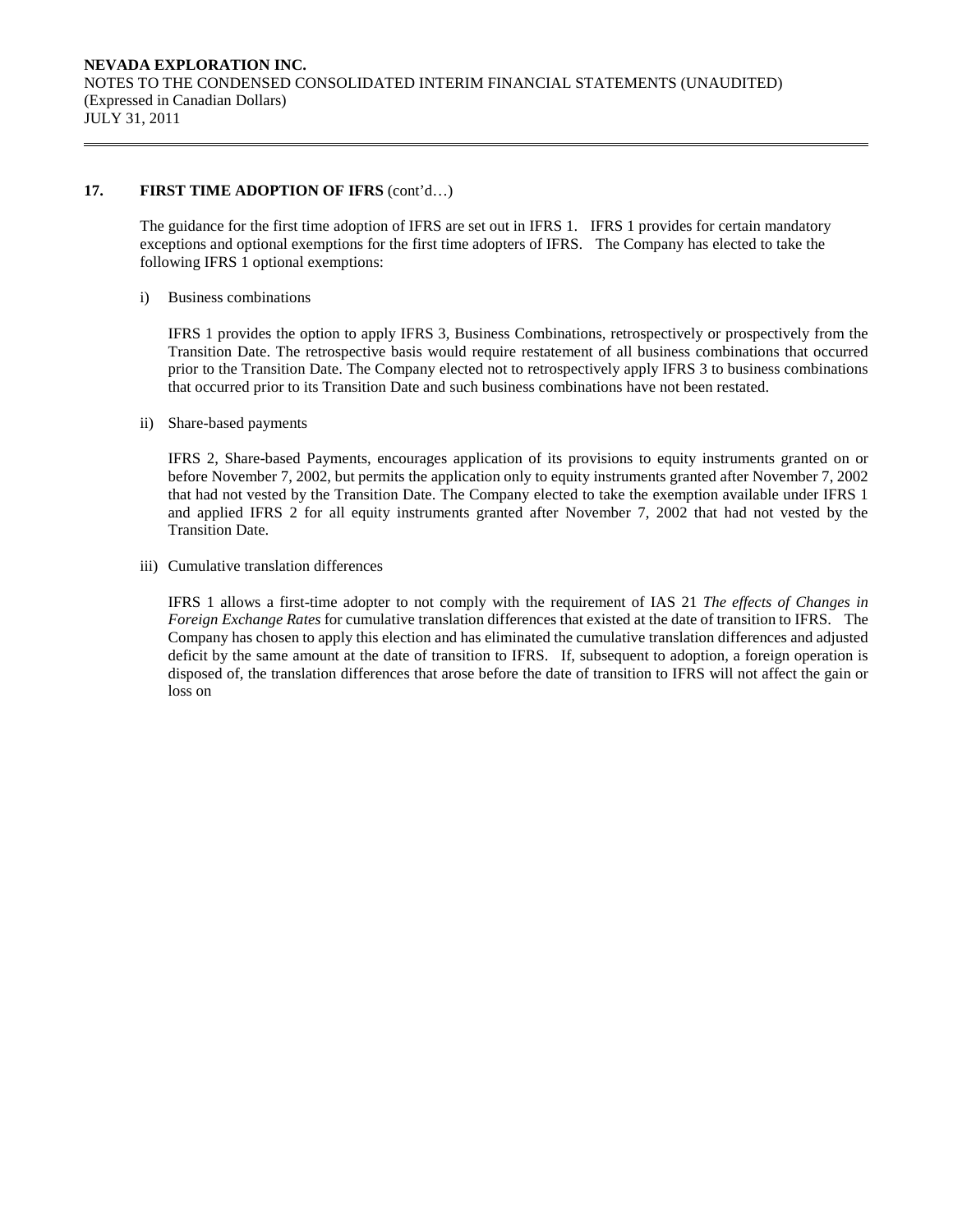# **17. FIRST TIME ADOPTION OF IFRS** (cont'd….)

Reconciliation between Canadian GAPP and IFRS statements of financial position:

|                                                                                                                                                                                                                                                                                    |                 |                                                         | As at<br>May 1, 2010                      |                                                         |                                                            | As at<br>July 31, 2010                    |                                                                    |                                                        | As at<br>April 30, 2011                                              |                                                        |
|------------------------------------------------------------------------------------------------------------------------------------------------------------------------------------------------------------------------------------------------------------------------------------|-----------------|---------------------------------------------------------|-------------------------------------------|---------------------------------------------------------|------------------------------------------------------------|-------------------------------------------|--------------------------------------------------------------------|--------------------------------------------------------|----------------------------------------------------------------------|--------------------------------------------------------|
|                                                                                                                                                                                                                                                                                    |                 | Canadian<br><b>GAAP</b>                                 | Effect of<br>transition to<br><b>IFRS</b> | <b>IFRS</b>                                             | Canadian<br><b>GAAP</b>                                    | Effect of<br>transition to<br><b>IFRS</b> | <b>IFRS</b>                                                        | Canadian<br><b>GAAP</b>                                | Effect of<br>transition to<br><b>IFRS</b>                            | <b>IFRS</b>                                            |
| <b>ASSETS</b>                                                                                                                                                                                                                                                                      |                 |                                                         |                                           |                                                         |                                                            |                                           |                                                                    |                                                        |                                                                      |                                                        |
| <b>Current</b>                                                                                                                                                                                                                                                                     |                 |                                                         |                                           |                                                         |                                                            |                                           |                                                                    |                                                        |                                                                      |                                                        |
| Cash                                                                                                                                                                                                                                                                               |                 | \$<br>55,253 \$                                         |                                           | \$<br>55,253                                            | \$<br>65.610 \$                                            |                                           | $\mathbf{\$}$<br>65,610                                            | \$<br>151.145                                          | $\mathbf{\$}$<br>$\overline{\phantom{a}}$                            | \$<br>151,145                                          |
| Amounts receivable                                                                                                                                                                                                                                                                 |                 | 66,027                                                  |                                           | 66,027                                                  | 48,793                                                     |                                           | 48,793                                                             | 2,461                                                  |                                                                      | 2,461                                                  |
| Loans receivable                                                                                                                                                                                                                                                                   |                 | 104,519                                                 |                                           | 104,519                                                 | 107,128                                                    |                                           | 107,128                                                            | 18,361                                                 | $\overline{\phantom{a}}$                                             | 18,361                                                 |
| Prepaid expenses                                                                                                                                                                                                                                                                   |                 | 7.495                                                   | $\sim$                                    | 7.495                                                   | 7.587                                                      | $\overline{\phantom{a}}$                  | 7.587                                                              | 14.648                                                 | $\sim$                                                               | 14.648                                                 |
| <b>Total current assets</b>                                                                                                                                                                                                                                                        |                 | 233,294                                                 |                                           | 233,294                                                 | 229,118                                                    |                                           | 229,118                                                            | 186,615                                                | $\overline{\phantom{a}}$                                             | 186,615                                                |
| <b>Non-current assets</b>                                                                                                                                                                                                                                                          |                 |                                                         |                                           |                                                         |                                                            |                                           |                                                                    |                                                        |                                                                      |                                                        |
| Equipment                                                                                                                                                                                                                                                                          | 17(iii)         | 335,493                                                 | (30,046)                                  | 305,447                                                 | 308,974                                                    | (24,903)                                  | 284,071                                                            | 201,134                                                | (29, 803)                                                            | 171,331                                                |
| Exploration and evaluation assets                                                                                                                                                                                                                                                  | 17(iii)         | 5,970,055                                               | (223, 236)                                | 5,746,819                                               | 5,645,082                                                  | (92,390)                                  | 5,552,692                                                          | 6,105,202                                              | (618, 018)                                                           | 5,487,184                                              |
| Deposits and bonds                                                                                                                                                                                                                                                                 |                 | 91,320                                                  |                                           | 91,320                                                  | 92,444                                                     |                                           | 92,444                                                             | 55,743                                                 | $\sim$                                                               | 55,743                                                 |
| <b>Total non-current assets</b>                                                                                                                                                                                                                                                    |                 | 6,396,868                                               | (253, 282)                                | 6,143,586                                               | 6,046,500                                                  | (117, 293)                                | 5,929,207                                                          | 6,362,079                                              | (647, 821)                                                           | 5,714,258                                              |
| <b>TOTAL ASSETS</b>                                                                                                                                                                                                                                                                |                 | 6,630,162<br>\$.                                        | $\mathbf{s}$<br>(253, 282)                | \$<br>6,376,880                                         | \$6,275,618                                                | (117, 293)                                | 6,158,325<br><sup>\$</sup>                                         | \$ 6,548,694                                           | (647, 821)                                                           | $\mathbb{S}$<br>5,900,873                              |
| <b>LIABLILITIES AND SHAREHOLDER'S EQUITY</b><br><b>Current liabilities</b><br>Accounts payable and<br>accrued liabilities<br>Current portion of long-term debt<br><b>Total current liabilities</b><br><b>Non-current liabilities</b><br>Long-term debt<br><b>Total liabilities</b> |                 | 148,294<br>S.<br>25,296<br>173,590<br>34,287<br>207,877 | \$<br>$\overline{a}$<br>$\sim$            | 148,294<br>\$<br>25,296<br>173,590<br>34,287<br>207,877 | 164,310 \$<br>\$<br>26.002<br>190,312<br>28,058<br>218,370 | $\sim$                                    | 164,310<br>$\mathbf{\$}$<br>26,002<br>190,312<br>28,058<br>218,370 | \$<br>125,444<br>25,063<br>150,507<br>6,882<br>157,389 | $\mathbb{S}$<br>$\overline{a}$<br>$\sim$<br>$\overline{\phantom{a}}$ | \$<br>125,444<br>25,063<br>150,507<br>6,882<br>157,389 |
| Shareholders' equity                                                                                                                                                                                                                                                               |                 |                                                         |                                           |                                                         |                                                            |                                           |                                                                    |                                                        |                                                                      |                                                        |
| Capital stock                                                                                                                                                                                                                                                                      |                 | 10,686,870                                              |                                           | 10,686,870                                              | 10,686,870                                                 |                                           | 10,686,870                                                         | 11,527,226                                             |                                                                      | 11,527,226                                             |
| Warrants                                                                                                                                                                                                                                                                           |                 | 450,800                                                 | (450,800)                                 |                                                         | 450,800                                                    | (450, 800)                                |                                                                    | 599.596                                                | (599.596)                                                            |                                                        |
| Reserves                                                                                                                                                                                                                                                                           | 17(ii), 17(iii) | 3,875,772                                               | 127,322                                   | 4,003,094                                               | 3,894,126                                                  | 225,071                                   | 4,119,197                                                          | 4,206,199                                              | (137, 385)                                                           | 4,068,814                                              |
| Deficit                                                                                                                                                                                                                                                                            |                 | (8,591,157)                                             | 70,196                                    | (8,520,961)                                             | (8,974,548)                                                | 108,436                                   | (8,866,112)                                                        | (9,941,716)                                            | 89,160                                                               | (9,852,556)                                            |
| Total shareholders' equity                                                                                                                                                                                                                                                         |                 | 6,422,285                                               | (253, 282)                                | 6,169,003                                               | \$6,057,248                                                | (117,293)                                 | \$ 5,939,955                                                       | \$<br>6,391,305                                        | (647, 821)                                                           | \$5,743,484                                            |
| <b>Total liabilities and</b>                                                                                                                                                                                                                                                       |                 |                                                         |                                           |                                                         |                                                            |                                           |                                                                    |                                                        |                                                                      |                                                        |
| shareholders' equity                                                                                                                                                                                                                                                               |                 | \$6,630,162                                             | $(253, 282)$ \$<br>-S                     | 6,376,880                                               | $$6,275,618$ \;                                            | (117,293)                                 | \$6,158,325                                                        | \$6,548,694                                            | $$$ (647,821) $$$ 5,900,873                                          |                                                        |

,我们也不会有什么。""我们的人,我们也不会有什么?""我们的人,我们也不会有什么?""我们的人,我们也不会有什么?""我们的人,我们也不会有什么?""我们的人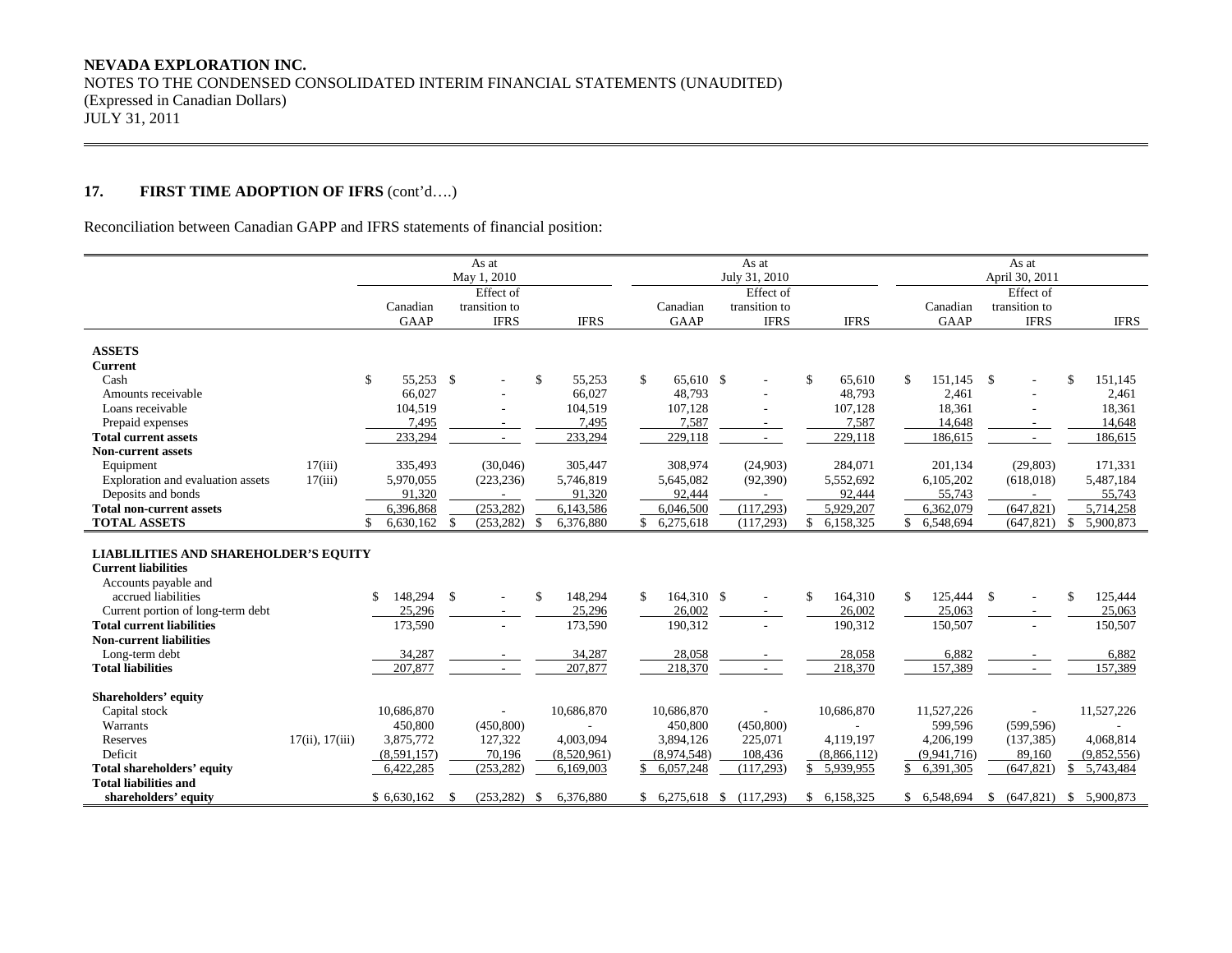# **17. FIRST TIME ADOPTION OF IFRS** (cont'd….)

Reconciliation between Canadian GAPP and IFRS statements of Comprehensive Loss:

|                                                                 |         |                         | Three months ended<br>July 31, 2010       |                  |                         | Year ended<br>April 30, 2011              |                  |
|-----------------------------------------------------------------|---------|-------------------------|-------------------------------------------|------------------|-------------------------|-------------------------------------------|------------------|
|                                                                 |         | Canadian<br><b>GAAP</b> | Effect of<br>transition to<br><b>IFRS</b> | <b>IFRS</b>      | Canadian<br><b>GAAP</b> | Effect of<br>transition to<br><b>IFRS</b> | <b>IFRS</b>      |
| <b>INCOME</b>                                                   |         |                         |                                           |                  |                         |                                           |                  |
| Consulting<br>Interest                                          |         | 43,788<br>\$<br>1,340   | \$                                        | 43,788<br>1,340  | 83,516<br>14,369        |                                           | 83,516<br>14,369 |
|                                                                 |         |                         |                                           |                  |                         |                                           |                  |
|                                                                 |         | 45,128                  |                                           | 45,128           | 97,885                  |                                           | 97,885           |
| <b>EXPENSES</b>                                                 |         |                         |                                           |                  |                         |                                           |                  |
| Amortization                                                    | 17(iii) | 26,519                  | (1,067)                                   | 25,452           | 83,445                  | (4,682)                                   | 78,763           |
| Foreign exchange (gain) loss                                    | 17(iii) | (3,314)                 | 3,314                                     |                  | 29,077                  | (29,077)                                  |                  |
| Interest and bank charges                                       |         | 1,314                   |                                           | 1,314            | (156)                   |                                           | (156)            |
| Office expenses and other<br>Professional fees, consulting, and |         | (1,037)                 |                                           | (1,037)          | 50,611                  |                                           | 50,611           |
| investor relations                                              |         | 32,161                  |                                           | 32,161           | 201,812                 |                                           | 201,812          |
| Rent                                                            |         | 18.666                  |                                           | 18,666           | 67,203                  |                                           | 67,203           |
| <b>Salaries</b>                                                 |         | 98,123                  |                                           | 98,123           | 414,611                 |                                           | 414,611          |
| Stock-based compensation                                        | 17(ii)  | 18,354                  | 17,964                                    | 36,318           | 330,427                 | 26,459                                    | 356,886          |
| Travel                                                          |         | 348                     |                                           | 348              | 8,217                   |                                           | 8,217            |
|                                                                 |         | (191, 134)              | (20, 211)                                 | (211, 345)       | (1,185,247)             | 7,300                                     | (1,177,947)      |
| Net loss before other items                                     |         | (146,006)               | (20, 211)                                 | (166, 217)       | (1,087,362)             | 7,300                                     | (1,080,062)      |
| <b>OTHER ITEMS</b>                                              |         |                         |                                           |                  |                         |                                           |                  |
| Gain on sale of equipment                                       |         |                         |                                           |                  | 19,603                  | (754)                                     | 18,849           |
| Impairment of equipment                                         |         |                         |                                           |                  | (45, 415)               | 8,532                                     | (36, 883)        |
| Write-off of mineral properties                                 | 17(iii) | (237, 385)              | 58,451                                    | (178, 934)       | (237, 385)              | 3,886                                     | (233, 499)       |
| Total other items                                               |         | (237, 385)              | 58,451                                    | (178, 934)       | (263, 197)              | 11,664                                    | (251, 533)       |
| Loss and comprehensive loss for                                 |         |                         |                                           |                  |                         |                                           |                  |
| the period                                                      |         | \$ (383,391)            | 38.240                                    | (345, 151)<br>\$ | \$(1,350,559)           | (18,964)                                  | \$(1,331,595)    |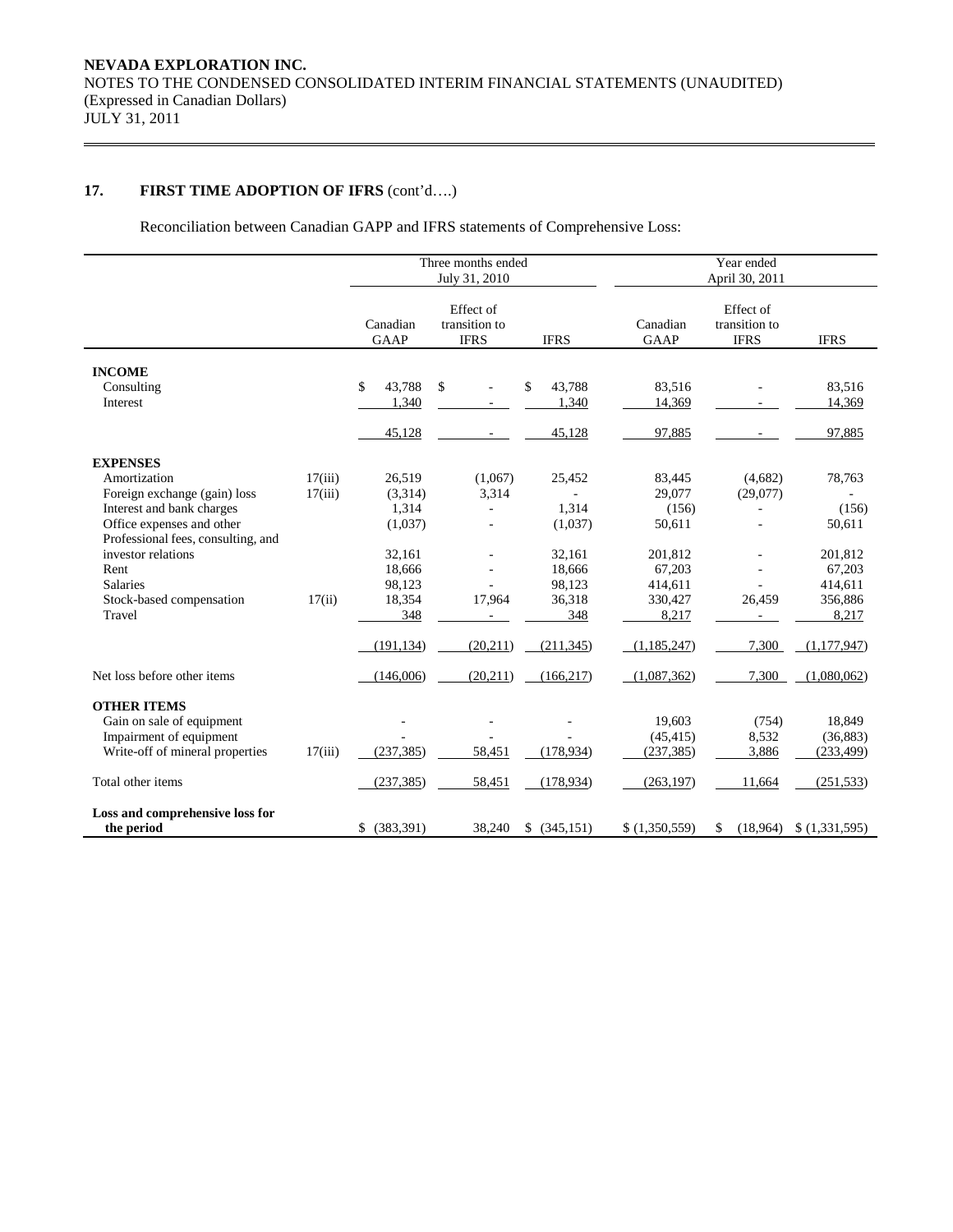# **17. FIRST TIME ADOPTION OF IFRS** (cont'd….)

Reconciliation between Canadian GAPP and IFRS statements of cash flows:

|                                            |         | Three months ended      |                                           | Year ended<br>April 30, 2011 |           |                         |    |                                           |               |
|--------------------------------------------|---------|-------------------------|-------------------------------------------|------------------------------|-----------|-------------------------|----|-------------------------------------------|---------------|
|                                            |         | Canadian<br><b>GAAP</b> | Effect of<br>transition to<br><b>IFRS</b> | <b>IFRS</b>                  |           | Canadian<br><b>GAAP</b> |    | Effect of<br>transition to<br><b>IFRS</b> | <b>IFRS</b>   |
| <b>OPERATING ACTIVITIES</b>                |         |                         |                                           |                              |           |                         |    |                                           |               |
| Loss for the year                          |         | \$<br>$(383,391)$ \$    | 38,240                                    | (345, 151)<br>\$             |           | $$(1,350,559)$ \\$      |    | 18,964                                    | (1,331,595)   |
| Items not affecting cash:                  |         |                         |                                           |                              |           |                         |    |                                           |               |
| Amortization                               |         | 26,519                  | (1,067)                                   |                              | 25,452    | 83,445                  |    | (4,682)                                   | 78,763        |
| Accrued interest                           |         | (1,340)                 |                                           |                              | (1,340)   | (5,212)                 |    |                                           | (5,212)       |
| Foreign exchange                           |         | (2,867)                 |                                           |                              | (2,867)   | 5,819                   |    | L,                                        | 5,819         |
| Recovery of accounts payable               |         | (14, 304)               |                                           |                              | (14, 304) | (14, 304)               |    | L,                                        | (14, 304)     |
| Impairment of equipment                    |         |                         |                                           |                              |           | 45,415                  |    | (8,532)                                   | 36.883        |
| Gain on sale of equipment                  |         | ÷                       |                                           |                              | ÷         | (19,603)                |    | 754                                       | (18, 849)     |
| Loans receivable paid through salaries     |         |                         |                                           |                              |           | 86,375                  |    | $\overline{a}$                            | 86,375        |
| Stock-based compensation                   | 17(ii)  | 18,354                  | 17,964                                    |                              | 36,318    | 330,427                 |    | 26,459                                    | 356,886       |
| Write-off of mineral properties            |         | 237,385                 | (58, 451)                                 | 178,934                      |           | 237,385                 |    | (3,886)                                   | 233,499       |
|                                            |         | (119, 644)              | (3,314)                                   | (122, 958)                   |           | (600, 812)              |    | 29,077                                    | (571, 735)    |
| Changes in non-cash working capital items: |         |                         |                                           |                              |           |                         |    |                                           |               |
| Accounts receivable                        |         |                         |                                           |                              |           | 62,438                  |    |                                           | 62,438        |
| Prepaid expenses and other                 |         | 18,274                  |                                           |                              | 18,274    | (8,264)                 |    | L.                                        | (8,264)       |
| Accounts payable and accrued liabilities   |         | 30,474                  |                                           |                              | 30,474    | 18,054                  |    |                                           | 18,054        |
| Net cash used in operating activities      |         | (70, 896)               | (3,314)                                   |                              | (74,210)  | (528, 584)              |    | 29,077                                    | (499, 507)    |
| <b>INVESTING ACTIVITIES</b>                |         |                         |                                           |                              |           |                         |    |                                           |               |
| Proceeds on sale of equipment              |         |                         |                                           |                              |           | 25,102                  |    |                                           | 25,102        |
| Proceeds from mineral property option      |         | 88,931                  |                                           |                              | 88,931    | 88,931                  |    |                                           | 88,931        |
| Deposits and bonds                         |         |                         |                                           |                              |           | 32,696                  |    |                                           | 32,696        |
| Mineral properties                         |         | (1, 343)                |                                           |                              | (1, 343)  | (457, 463)              |    |                                           | (457, 463)    |
| Net cash provided by investing activities  |         | 87,588                  | $\sim$                                    |                              | 87,588    | (310, 734)              |    |                                           | (310, 734)    |
| <b>FINANCING ACTIVITIES</b>                |         |                         |                                           |                              |           |                         |    |                                           |               |
| Issuance of common shares, net of          |         |                         |                                           |                              |           |                         |    |                                           |               |
| share issue costs                          |         |                         |                                           |                              |           | 958,552                 |    |                                           | 958,552       |
| Repayment of long-term debt                |         | (6,335)                 |                                           |                              | (6, 335)  | (23, 342)               |    |                                           | (23, 342)     |
| Net cash provided by financing activities  |         | (6,335)                 | $\omega_{\rm{max}}$                       |                              | (6, 335)  | 935,210                 |    |                                           | 935,210       |
| Effect of foreign exchange                 | 17(iii) | $\sim$                  | 3,314                                     |                              | 3,314     | $\blacksquare$          |    | (29,077)                                  | (29,077)      |
|                                            |         |                         |                                           |                              |           |                         |    |                                           |               |
| Change in cash for the period              |         | 10,357                  | ÷,                                        |                              | 10,357    | 95,892                  |    |                                           | 95,892        |
| Cash, beginning of period                  |         | 55,253                  |                                           |                              | 55,253    | 55,253                  |    |                                           | 55,253        |
| Cash, end of period                        |         | \$<br>65,610            | - \$<br>$\sim$                            | \$                           | 65,610    | \$<br>151,145           | \$ | $\sim$                                    | \$<br>151,145 |